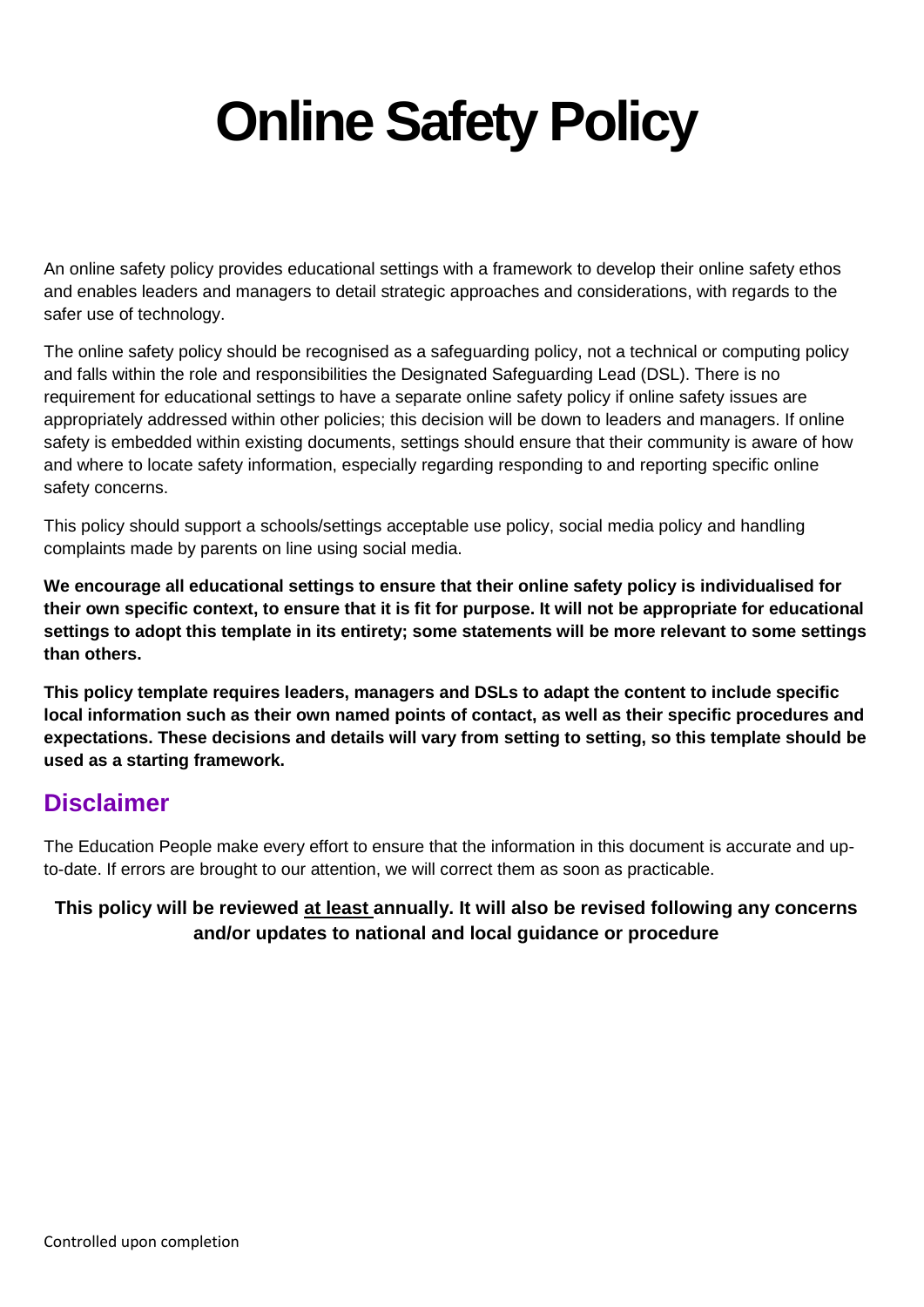

## NORTH WINGFIELD PRIMARY & NURSERY ACADEMY.

| Document name             | <b>Online Safety Policy</b>                                                             |
|---------------------------|-----------------------------------------------------------------------------------------|
| <b>Document owner</b>     | North Wingfield Primary and Nursery Academy                                             |
| <b>Authors</b>            | The education people, Kent County Council, Derbyshire County - CPM<br>Schools/Education |
| Date approved & rectified | February 2020                                                                           |
| <b>Review date</b>        | June 2022                                                                               |
| <b>Head teacher</b>       | <b>Rachael Peacock</b>                                                                  |
| <b>Link Governor</b>      | Sherri Cosford                                                                          |

## **Designated Safeguarding Lead (s):**

#### **Rachael Peacock – Headteacher**

## **Diane Parmley - Assistant Head KS1/EYFS**

#### **Karen Denovan – Nurture and Wellbeing Manager**

#### **Named Governor with lead responsibility: Sherri Cosford**

## **North Wingfield Primary and Nursery Academy**

## **Online Safety Policy**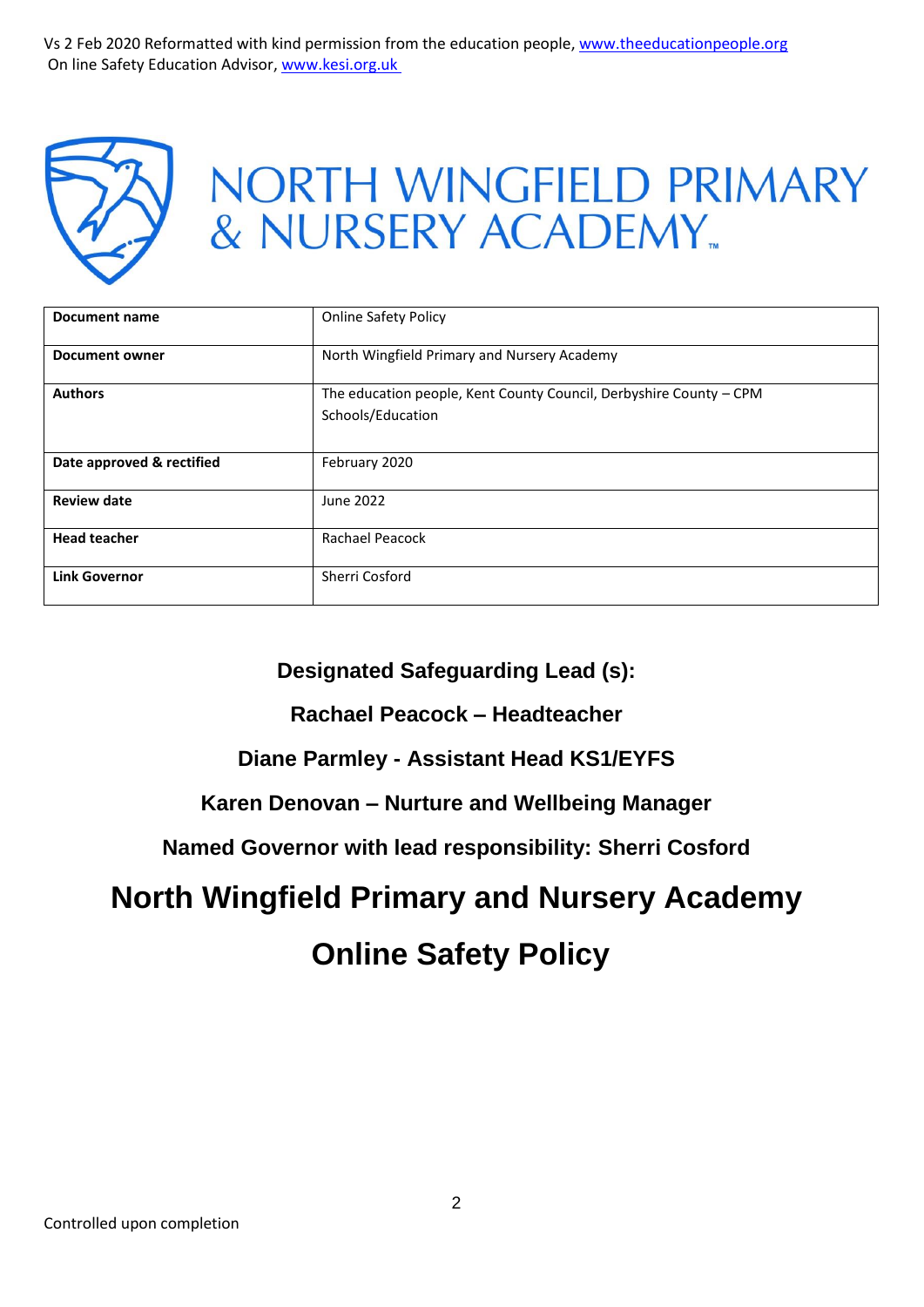Vs 2 Feb 2020 Reformatted with kind permission from the education people, [www.theeducationpeople.org](http://www.theeducationpeople.org/) On line Safety Education Advisor[, www.kesi.org.uk](http://www.kesi.org.uk/)

## **Contents**

| Using the Online Safety Policy Template<br>3<br>1. Policy Aims<br>5<br>2. Policy Scope<br>5<br>2.2 Links with other policies and practices<br>6<br>3. Monitoring and Review<br>6<br>4. Roles and Responsibilities<br>6<br>4.1 The leadership and management team<br>6<br>4.2 The Designated Safeguarding Lead<br>7<br>4.3 Members of staff<br>8<br>4.4 Staff who manage the technical environment<br>8<br>4.5 Learners<br>8<br>4.6 Parents<br>9<br>9<br>5. Education and Engagement Approaches<br>5.1 Education and engagement with learners<br>9<br>5.2 Vulnerable Learners<br>10<br>10<br>5.3 Training and engagement with staff<br>11<br>5.4 Awareness and engagement with parents<br>6. Reducing Online Risks<br>11<br>7. Safer Use of Technology<br>12<br>7.1 Classroom Use<br>12<br>13<br>7.2 Managing Internet Access<br>7.3 Filtering and Monitoring<br>13<br>7.4 Managing Personal Data Online<br>14<br>7.5 Security and Management of Information Systems<br>14<br>7.6 Managing the Safety of the Website<br>15<br>7.7 Publishing Images and Videos Online<br>15<br>7.8 Managing Email<br>15<br>7.10 Management of Learning Platforms<br>17<br>7.11 Management of Applications (apps) used to Record Learners<br>18<br>Progress<br>8. Social Media<br>18<br>18<br>8.1 Expectations<br>8.2 Learners Personal Use of Social Media<br>20<br>8.3 Official Use of Social Media<br>21<br>22<br>9. Use of Personal Devices and Mobile Phones<br>22<br>9.1 Expectations<br>9.2 Staff Use of Personal Devices and Mobile Phones<br>23<br>9.3 Learners Use of Personal Devices and Mobile Phones<br>23<br>9.4 Visitors' Use of Personal Devices and Mobile Phones<br>24<br>25<br>10. Responding to Online Safety Incidents and Concerns |  | Page no |
|-----------------------------------------------------------------------------------------------------------------------------------------------------------------------------------------------------------------------------------------------------------------------------------------------------------------------------------------------------------------------------------------------------------------------------------------------------------------------------------------------------------------------------------------------------------------------------------------------------------------------------------------------------------------------------------------------------------------------------------------------------------------------------------------------------------------------------------------------------------------------------------------------------------------------------------------------------------------------------------------------------------------------------------------------------------------------------------------------------------------------------------------------------------------------------------------------------------------------------------------------------------------------------------------------------------------------------------------------------------------------------------------------------------------------------------------------------------------------------------------------------------------------------------------------------------------------------------------------------------------------------------------------------------------------------------------------------------------------------------------|--|---------|
|                                                                                                                                                                                                                                                                                                                                                                                                                                                                                                                                                                                                                                                                                                                                                                                                                                                                                                                                                                                                                                                                                                                                                                                                                                                                                                                                                                                                                                                                                                                                                                                                                                                                                                                                         |  |         |
|                                                                                                                                                                                                                                                                                                                                                                                                                                                                                                                                                                                                                                                                                                                                                                                                                                                                                                                                                                                                                                                                                                                                                                                                                                                                                                                                                                                                                                                                                                                                                                                                                                                                                                                                         |  |         |
|                                                                                                                                                                                                                                                                                                                                                                                                                                                                                                                                                                                                                                                                                                                                                                                                                                                                                                                                                                                                                                                                                                                                                                                                                                                                                                                                                                                                                                                                                                                                                                                                                                                                                                                                         |  |         |
|                                                                                                                                                                                                                                                                                                                                                                                                                                                                                                                                                                                                                                                                                                                                                                                                                                                                                                                                                                                                                                                                                                                                                                                                                                                                                                                                                                                                                                                                                                                                                                                                                                                                                                                                         |  |         |
|                                                                                                                                                                                                                                                                                                                                                                                                                                                                                                                                                                                                                                                                                                                                                                                                                                                                                                                                                                                                                                                                                                                                                                                                                                                                                                                                                                                                                                                                                                                                                                                                                                                                                                                                         |  |         |
|                                                                                                                                                                                                                                                                                                                                                                                                                                                                                                                                                                                                                                                                                                                                                                                                                                                                                                                                                                                                                                                                                                                                                                                                                                                                                                                                                                                                                                                                                                                                                                                                                                                                                                                                         |  |         |
|                                                                                                                                                                                                                                                                                                                                                                                                                                                                                                                                                                                                                                                                                                                                                                                                                                                                                                                                                                                                                                                                                                                                                                                                                                                                                                                                                                                                                                                                                                                                                                                                                                                                                                                                         |  |         |
|                                                                                                                                                                                                                                                                                                                                                                                                                                                                                                                                                                                                                                                                                                                                                                                                                                                                                                                                                                                                                                                                                                                                                                                                                                                                                                                                                                                                                                                                                                                                                                                                                                                                                                                                         |  |         |
|                                                                                                                                                                                                                                                                                                                                                                                                                                                                                                                                                                                                                                                                                                                                                                                                                                                                                                                                                                                                                                                                                                                                                                                                                                                                                                                                                                                                                                                                                                                                                                                                                                                                                                                                         |  |         |
|                                                                                                                                                                                                                                                                                                                                                                                                                                                                                                                                                                                                                                                                                                                                                                                                                                                                                                                                                                                                                                                                                                                                                                                                                                                                                                                                                                                                                                                                                                                                                                                                                                                                                                                                         |  |         |
|                                                                                                                                                                                                                                                                                                                                                                                                                                                                                                                                                                                                                                                                                                                                                                                                                                                                                                                                                                                                                                                                                                                                                                                                                                                                                                                                                                                                                                                                                                                                                                                                                                                                                                                                         |  |         |
|                                                                                                                                                                                                                                                                                                                                                                                                                                                                                                                                                                                                                                                                                                                                                                                                                                                                                                                                                                                                                                                                                                                                                                                                                                                                                                                                                                                                                                                                                                                                                                                                                                                                                                                                         |  |         |
|                                                                                                                                                                                                                                                                                                                                                                                                                                                                                                                                                                                                                                                                                                                                                                                                                                                                                                                                                                                                                                                                                                                                                                                                                                                                                                                                                                                                                                                                                                                                                                                                                                                                                                                                         |  |         |
|                                                                                                                                                                                                                                                                                                                                                                                                                                                                                                                                                                                                                                                                                                                                                                                                                                                                                                                                                                                                                                                                                                                                                                                                                                                                                                                                                                                                                                                                                                                                                                                                                                                                                                                                         |  |         |
|                                                                                                                                                                                                                                                                                                                                                                                                                                                                                                                                                                                                                                                                                                                                                                                                                                                                                                                                                                                                                                                                                                                                                                                                                                                                                                                                                                                                                                                                                                                                                                                                                                                                                                                                         |  |         |
|                                                                                                                                                                                                                                                                                                                                                                                                                                                                                                                                                                                                                                                                                                                                                                                                                                                                                                                                                                                                                                                                                                                                                                                                                                                                                                                                                                                                                                                                                                                                                                                                                                                                                                                                         |  |         |
|                                                                                                                                                                                                                                                                                                                                                                                                                                                                                                                                                                                                                                                                                                                                                                                                                                                                                                                                                                                                                                                                                                                                                                                                                                                                                                                                                                                                                                                                                                                                                                                                                                                                                                                                         |  |         |
|                                                                                                                                                                                                                                                                                                                                                                                                                                                                                                                                                                                                                                                                                                                                                                                                                                                                                                                                                                                                                                                                                                                                                                                                                                                                                                                                                                                                                                                                                                                                                                                                                                                                                                                                         |  |         |
|                                                                                                                                                                                                                                                                                                                                                                                                                                                                                                                                                                                                                                                                                                                                                                                                                                                                                                                                                                                                                                                                                                                                                                                                                                                                                                                                                                                                                                                                                                                                                                                                                                                                                                                                         |  |         |
|                                                                                                                                                                                                                                                                                                                                                                                                                                                                                                                                                                                                                                                                                                                                                                                                                                                                                                                                                                                                                                                                                                                                                                                                                                                                                                                                                                                                                                                                                                                                                                                                                                                                                                                                         |  |         |
|                                                                                                                                                                                                                                                                                                                                                                                                                                                                                                                                                                                                                                                                                                                                                                                                                                                                                                                                                                                                                                                                                                                                                                                                                                                                                                                                                                                                                                                                                                                                                                                                                                                                                                                                         |  |         |
|                                                                                                                                                                                                                                                                                                                                                                                                                                                                                                                                                                                                                                                                                                                                                                                                                                                                                                                                                                                                                                                                                                                                                                                                                                                                                                                                                                                                                                                                                                                                                                                                                                                                                                                                         |  |         |
|                                                                                                                                                                                                                                                                                                                                                                                                                                                                                                                                                                                                                                                                                                                                                                                                                                                                                                                                                                                                                                                                                                                                                                                                                                                                                                                                                                                                                                                                                                                                                                                                                                                                                                                                         |  |         |
|                                                                                                                                                                                                                                                                                                                                                                                                                                                                                                                                                                                                                                                                                                                                                                                                                                                                                                                                                                                                                                                                                                                                                                                                                                                                                                                                                                                                                                                                                                                                                                                                                                                                                                                                         |  |         |
|                                                                                                                                                                                                                                                                                                                                                                                                                                                                                                                                                                                                                                                                                                                                                                                                                                                                                                                                                                                                                                                                                                                                                                                                                                                                                                                                                                                                                                                                                                                                                                                                                                                                                                                                         |  |         |
|                                                                                                                                                                                                                                                                                                                                                                                                                                                                                                                                                                                                                                                                                                                                                                                                                                                                                                                                                                                                                                                                                                                                                                                                                                                                                                                                                                                                                                                                                                                                                                                                                                                                                                                                         |  |         |
|                                                                                                                                                                                                                                                                                                                                                                                                                                                                                                                                                                                                                                                                                                                                                                                                                                                                                                                                                                                                                                                                                                                                                                                                                                                                                                                                                                                                                                                                                                                                                                                                                                                                                                                                         |  |         |
|                                                                                                                                                                                                                                                                                                                                                                                                                                                                                                                                                                                                                                                                                                                                                                                                                                                                                                                                                                                                                                                                                                                                                                                                                                                                                                                                                                                                                                                                                                                                                                                                                                                                                                                                         |  |         |
|                                                                                                                                                                                                                                                                                                                                                                                                                                                                                                                                                                                                                                                                                                                                                                                                                                                                                                                                                                                                                                                                                                                                                                                                                                                                                                                                                                                                                                                                                                                                                                                                                                                                                                                                         |  |         |
|                                                                                                                                                                                                                                                                                                                                                                                                                                                                                                                                                                                                                                                                                                                                                                                                                                                                                                                                                                                                                                                                                                                                                                                                                                                                                                                                                                                                                                                                                                                                                                                                                                                                                                                                         |  |         |
|                                                                                                                                                                                                                                                                                                                                                                                                                                                                                                                                                                                                                                                                                                                                                                                                                                                                                                                                                                                                                                                                                                                                                                                                                                                                                                                                                                                                                                                                                                                                                                                                                                                                                                                                         |  |         |
|                                                                                                                                                                                                                                                                                                                                                                                                                                                                                                                                                                                                                                                                                                                                                                                                                                                                                                                                                                                                                                                                                                                                                                                                                                                                                                                                                                                                                                                                                                                                                                                                                                                                                                                                         |  |         |
|                                                                                                                                                                                                                                                                                                                                                                                                                                                                                                                                                                                                                                                                                                                                                                                                                                                                                                                                                                                                                                                                                                                                                                                                                                                                                                                                                                                                                                                                                                                                                                                                                                                                                                                                         |  |         |
|                                                                                                                                                                                                                                                                                                                                                                                                                                                                                                                                                                                                                                                                                                                                                                                                                                                                                                                                                                                                                                                                                                                                                                                                                                                                                                                                                                                                                                                                                                                                                                                                                                                                                                                                         |  |         |
|                                                                                                                                                                                                                                                                                                                                                                                                                                                                                                                                                                                                                                                                                                                                                                                                                                                                                                                                                                                                                                                                                                                                                                                                                                                                                                                                                                                                                                                                                                                                                                                                                                                                                                                                         |  |         |
|                                                                                                                                                                                                                                                                                                                                                                                                                                                                                                                                                                                                                                                                                                                                                                                                                                                                                                                                                                                                                                                                                                                                                                                                                                                                                                                                                                                                                                                                                                                                                                                                                                                                                                                                         |  |         |
|                                                                                                                                                                                                                                                                                                                                                                                                                                                                                                                                                                                                                                                                                                                                                                                                                                                                                                                                                                                                                                                                                                                                                                                                                                                                                                                                                                                                                                                                                                                                                                                                                                                                                                                                         |  |         |
|                                                                                                                                                                                                                                                                                                                                                                                                                                                                                                                                                                                                                                                                                                                                                                                                                                                                                                                                                                                                                                                                                                                                                                                                                                                                                                                                                                                                                                                                                                                                                                                                                                                                                                                                         |  |         |
|                                                                                                                                                                                                                                                                                                                                                                                                                                                                                                                                                                                                                                                                                                                                                                                                                                                                                                                                                                                                                                                                                                                                                                                                                                                                                                                                                                                                                                                                                                                                                                                                                                                                                                                                         |  |         |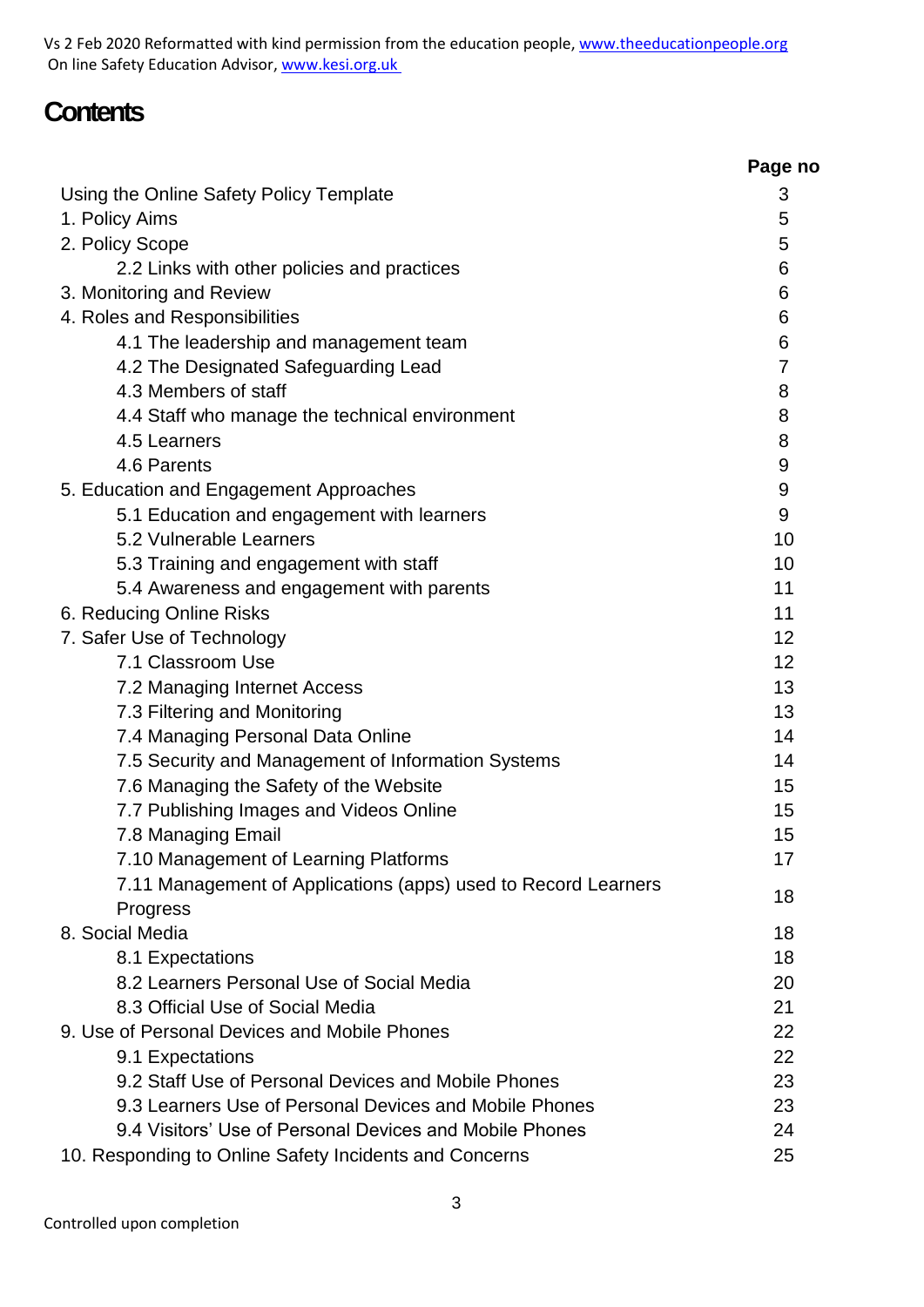Vs 2 Feb 2020 Reformatted with kind permission from the education people, [www.theeducationpeople.org](http://www.theeducationpeople.org/) On line Safety Education Advisor[, www.kesi.org.uk](http://www.kesi.org.uk/)

| 10.1 Concerns about Learner Welfare                                    |    |
|------------------------------------------------------------------------|----|
|                                                                        | 25 |
| 11. Procedures for Responding to Specific Online Incidents or Concerns |    |
| 11.1 Online Sexual Violence and Sexual Harassment between Children     | 26 |
| 11.2 Youth Produced Sexual Imagery or "Sexting"                        | 27 |
| 11.3 Online Child Sexual Abuse and Exploitation                        | 28 |
| 11.4 Indecent Images of Children (IIOC)                                | 29 |
| 11.5 Cyberbullying                                                     | 30 |
| 11.6 Online Hate                                                       | 30 |
| 11.7 Online Radicalisation and Extremism                               | 31 |
| 12. Useful Links for Educational Settings                              |    |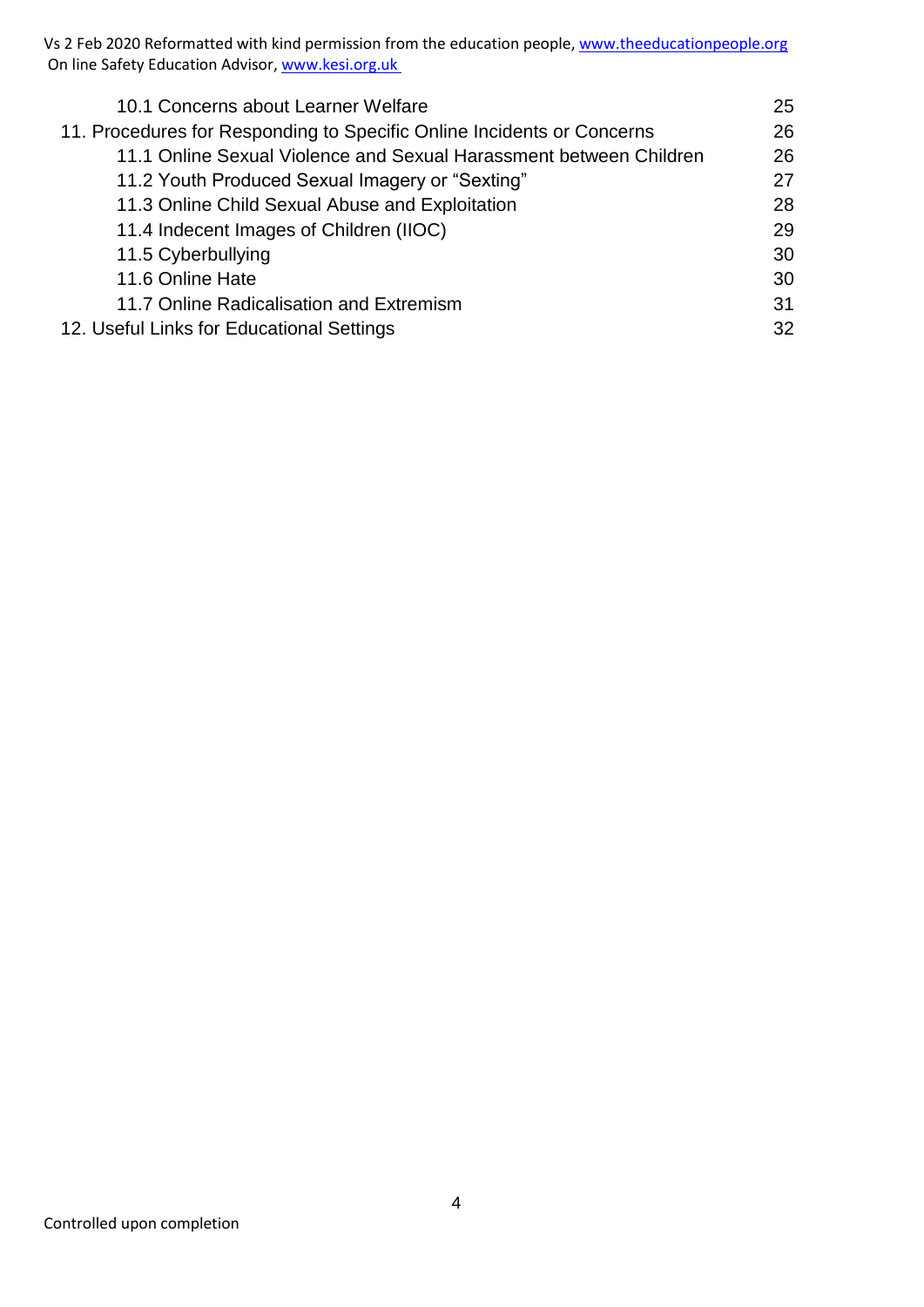## **Policy Aims**

- This online safety policy has been written by Rachael Peacock involving staff, learners and parents/carers, building on the Kent County Council/The Education People online safety policy template, with specialist advice and input, and reformatted and with additions, with permission by the Child Protection Manager for schools/education, Derbyshire county council as required.
- It takes into account the DfE statutory quidance ['Keeping Children Safe in Education'](https://www.gov.uk/government/publications/keeping-children-safe-in-education--2), Early [Years and Foundation Stage](https://www.gov.uk/government/publications/early-years-foundation-stage-framework--2) '[Working Together to Safeguard Children'](https://www.gov.uk/government/publications/working-together-to-safeguard-children--2) and the Derby City & Derbyshire Safeguarding Childrens Partnership Safeguarding procedures.
- The purpose of this online safety policy is to:
	- o Safeguard and protect all members of North Wingfield Primary and Nursery Academy community online.
	- o Identify approaches to educate and raise awareness of online safety throughout the community.
	- o Enable all staff to work safely and responsibly, to role model positive behaviour online and to manage professional standards and practice when using technology.
	- o Identify clear procedures to use when responding to online safety concerns.
- This school identifies that the issues classified within online safety are considerable, but can be broadly categorised into three areas of risk:
	- o **Content:** being exposed to illegal, inappropriate or harmful material
	- o **Contact:** being subjected to harmful online interaction with other users
	- o **Conduct:** personal online behaviour that increases the likelihood of, or causes, harm.

## **1. Policy Scope**

- North Wingfield Primary and Nursery Academy believes that online safety is an essential part of safeguarding and acknowledges its duty to ensure that all learners and staff are protected from potential harm online.
- North Wingfield Primary and Nursery Academy identifies that the internet and associated devices, such as computers, tablets, mobile phones and games consoles, are an important part of everyday life.
- North Wingfield Primary and Nursery Academy believes that learners should be empowered to build resilience and to develop strategies to manage and respond to risk online.
- This policy applies to all staff including the governing body, leadership team, teachers, support staff, external contractors, visitors, volunteers and other individuals who work for, or provide services on behalf of the setting (collectively referred to as "staff" in this policy) as well as learners, parents and carers.
- This policy applies to all access to the internet and use of technology, including personal devices, or where learners, staff or other individuals have been provided with setting issued devices for use off-site, such as a work laptops, tablets or mobile phones.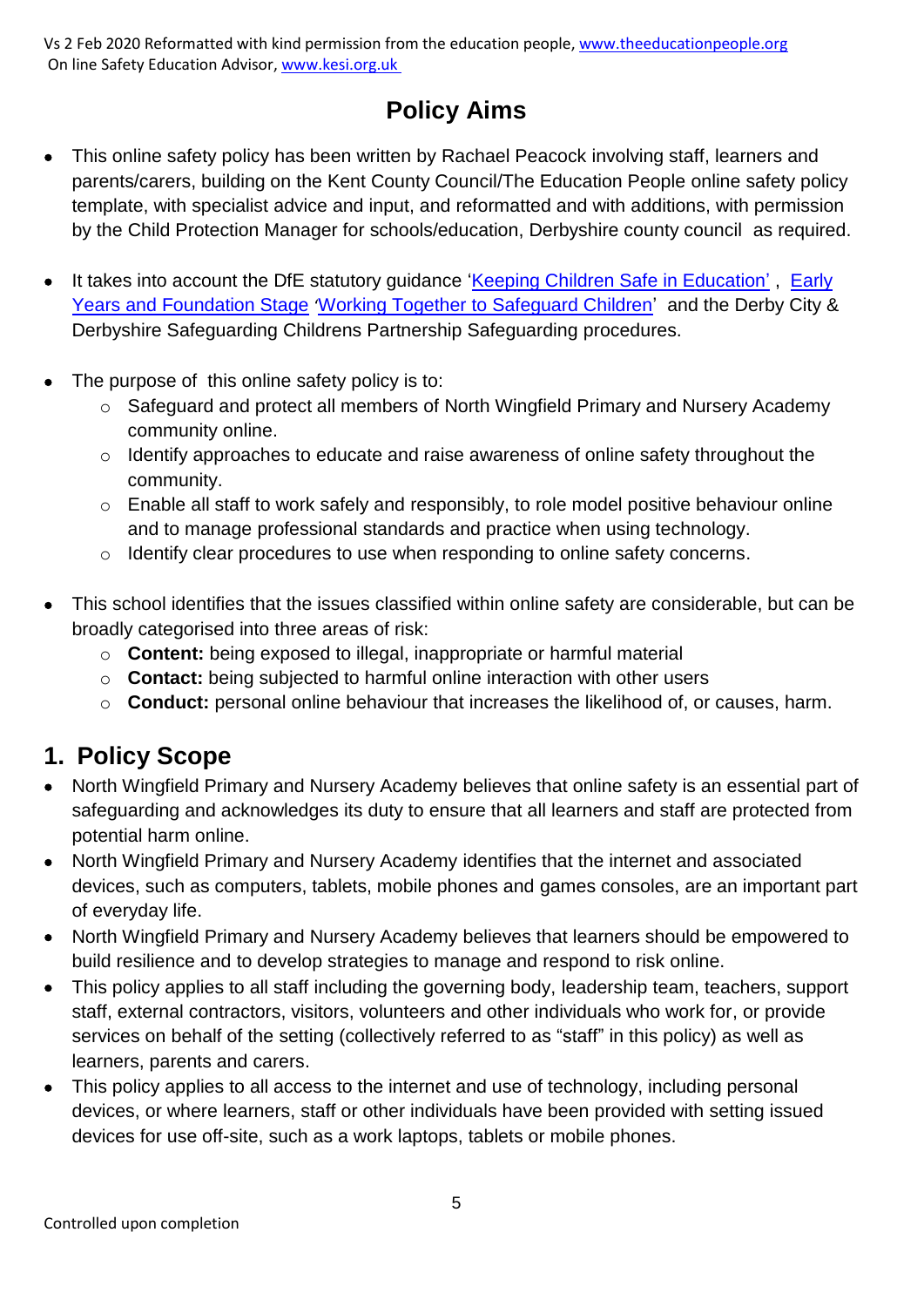## **2.2 Links with other policies and practices**

- o This policy links with several other policies, practices and action plans including: Antibullying policy
- o Acceptable Use Policies (AUP) and the Code of conduct
- o Engagement and Behaviour policy
- o Child protection policy
- o Confidentiality policy
- o Curriculum policies, such as: Computing, Personal Social and Health Education (PSHE), Citizenship and Relationships and Sex Education (RSE)
- o Data Protection Policy
- o Searching, screening and confiscation policy

## **2. Monitoring and Review**

- Technology in this area evolves and changes rapidly. This school will review this policy at least annually.
	- o The policy will also be revised following any national or local policy requirements, any child protection concerns or any changes to the technical infrastructure
- We will regularly monitor internet use and evaluate online safety mechanisms to ensure that this policy is consistently applied.
- To ensure they have oversight of online safety, the Head teacher and Assistant Heads will be informed of online safety concerns, as appropriate.
- The named governor for safeguarding will report on a regular basis to the governing body on online safety practice and incidents, including outcomes.
- Any issues identified via monitoring will be incorporated into our action planning.

## **3. Roles and Responsibilities**

- The Designated Safeguarding Lead (DSL) (Rachael Peacock Headteacher) has lead responsibility for online safety. *Whilst activities of the designated safeguarding lead may be delegated to an appropriately trained deputy, overall the ultimate lead responsibility for safeguarding and child protection, including online safety remains with the DSL*.
- North Wingfield Primary and Nursery Academy recognises that all members of the community have important roles and responsibilities to play with regards to online safety.

## **4.1 The leadership and management team will:**

- Ensure that online safety is viewed as a safeguarding issue and that practice is in line with national and local recommendations and requirements.
- Ensure there are appropriate and up-to-date policies regarding online safety; including a staff code of conduct policy and acceptable use policy, which covers acceptable use of technology.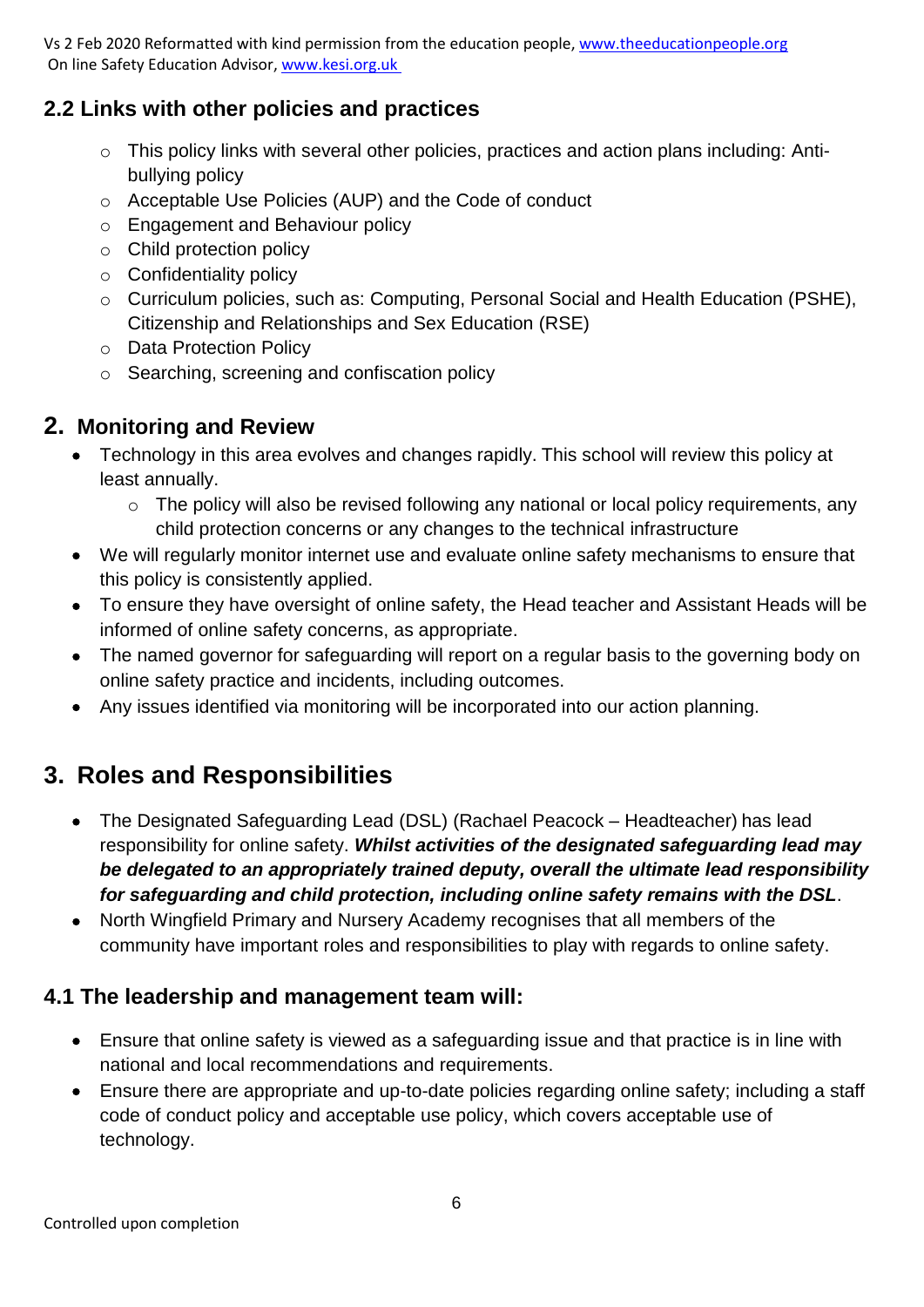- Ensure that suitable and appropriate filtering and monitoring systems are in place and work with technical staff to monitor the safety and security of our systems and networks.
- Ensure that online safety is embedded within a progressive curriculum, which enables all learners to develop an age-appropriate understanding of online safety.
- Support the DSL and deputies by ensuring they have sufficient time and resources to fulfil their online safety responsibilities.
- Ensure there are robust reporting channels for the community to access regarding online safety concerns, including internal, local and national support.
- Ensure that appropriate risk assessments are undertaken regarding the safe use of technology.
- Audit and evaluate online safety practice to identify strengths and areas for improvement.

## **4.2 The Designated Safeguarding Lead (DSL) will:**

- Act as a named point of contact on all online safeguarding issues and liaise with other members of staff or other agencies, as appropriate.
- Work alongside deputy DSLs to ensure online safety is recognised as part of the settings safeguarding responsibilities and that a coordinated approach is implemented.
- Ensure all members of staff receive regular, up-to-date and appropriate online safety training.
- Access regular and appropriate training and support to ensure they understand the unique risks associated with online safety and have the relevant knowledge and up to date required to keep learners safe online.
- Access regular and appropriate training and support to ensure they recognise the additional risks that learners with SEN and disabilities (SEND) face online.
- Keep up-to-date with current research, legislation and trends regarding online safety and communicate this with the community, as appropriate.
- Work with staff to coordinate participation in local and national events to promote positive online behaviour, such as Safer Internet Day.
- Ensure that online safety is promoted to parents, carers and the wider community, through a variety of channels and approaches.
- Maintain records of online safety concerns (through myconcern), as well as actions taken, as part of the settings safeguarding recording mechanisms.
- Monitor online safety incidents to identify gaps and trends, and use this data to update the education response, policies and procedures.
- Report online safety concerns, as appropriate, to the setting management team and Governing Body.
- Work with the leadership team to review and update online safety policies on a regular basis (at least annually) with stakeholder input.
- Meet termly with the governor with a lead responsibility for safeguarding and online safety.

## **4.3 It is the responsibility of all members of staff to:**

• Contribute to the development of online safety policies.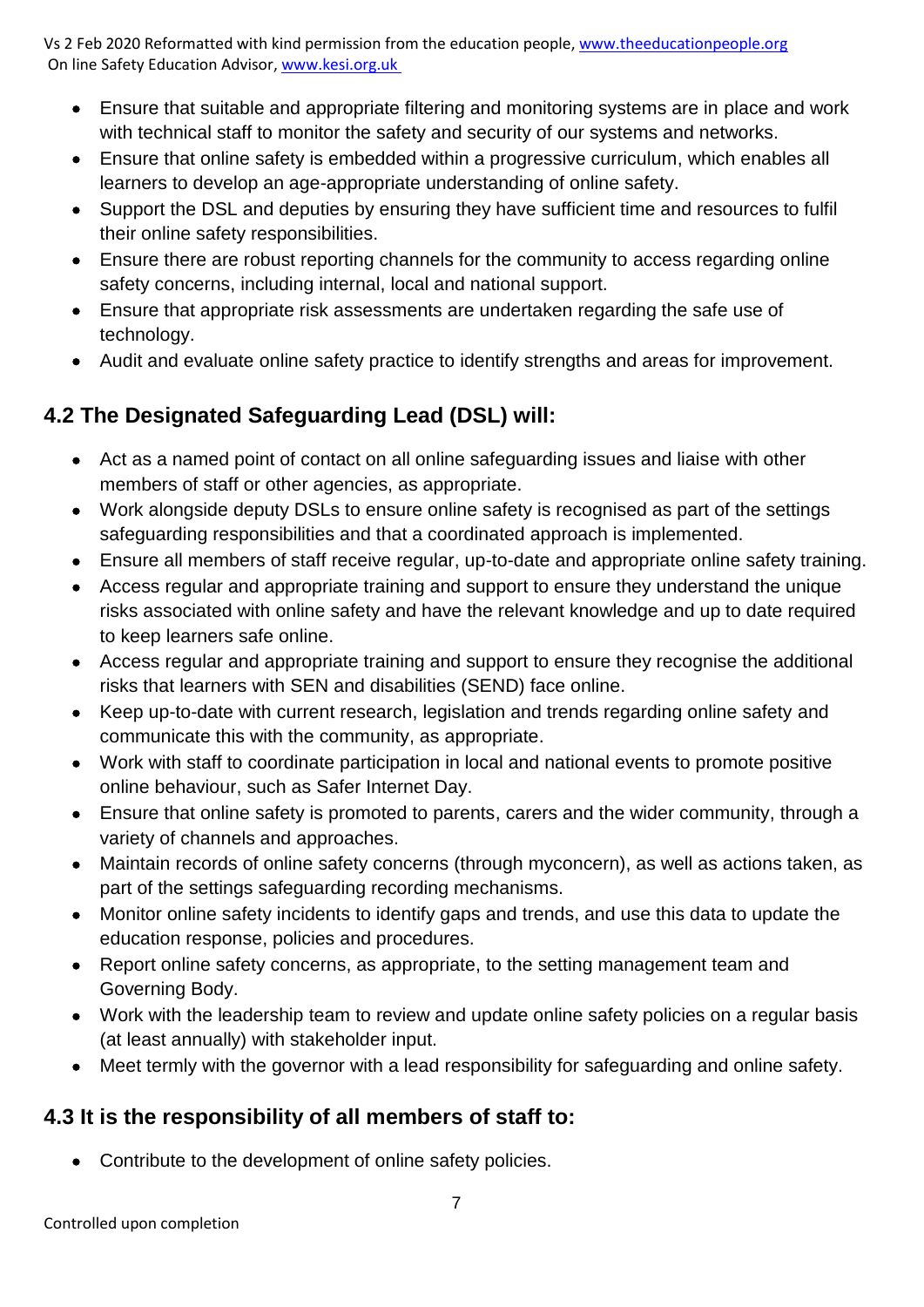- Read and adhere to the online safety policy and acceptable use policies.
- Take responsibility for the security of setting systems and the data they use or have access to.
- Model good practice when using technology and maintain a professional level of conduct in their personal use of technology, both on and off site.
- Embed online safety education in curriculum delivery, wherever possible.
- Have an awareness of a range of online safety issues and how they may be experienced by the children in their care.
- Identify online safety concerns and take appropriate action by following the settings safeguarding policies and procedures.
- Know when and how to escalate online safety issues, including signposting to appropriate support, internally and externally.
- Take personal responsibility for professional development in this area.

#### **4.4 It is the responsibility of staff managing the technical environment to:**

- Provide technical support and perspective to the DSL and leadership team, especially in the development and implementation of appropriate online safety policies and procedures.
- Implement appropriate security measures as directed by the DSL and leadership team *(do not share passwords, reset passwords when prompted, do not save sensitive information on a portable memory stick, do not leave any devices unlocked when not in the room.*) to ensure that the settings IT infrastructure/system is secure and not open to misuse or malicious attack, whilst allowing learning opportunities to be maximised.
- Ensure that our filtering policy is applied and updated on a regular basis; responsibility for its implementation is shared with the leadership team.
- Ensure that our monitoring systems are applied and updated on a regular basis: responsibility for its implementation is shared with the leadership team.
- Ensure appropriate access and technical support is given to the DSL (and deputy) to our filtering and monitoring systems, to enable them to take appropriate safeguarding action if/when required.

## **4.5 It is the responsibility of learners (at a level that is appropriate to their individual age and ability) to:**

- Engage in age appropriate online safety education opportunities.
- Contribute to the development of online safety policies.
- Read and adhere to the acceptable use policies.
- Respect the feelings and rights of others both on and offline.
- Take responsibility for keeping themselves and others safe online.
- Seek help from a trusted adult, if there is a concern online, and support others that may be experiencing online safety issues.

#### **4.6 It is the responsibility of parents and carers to:**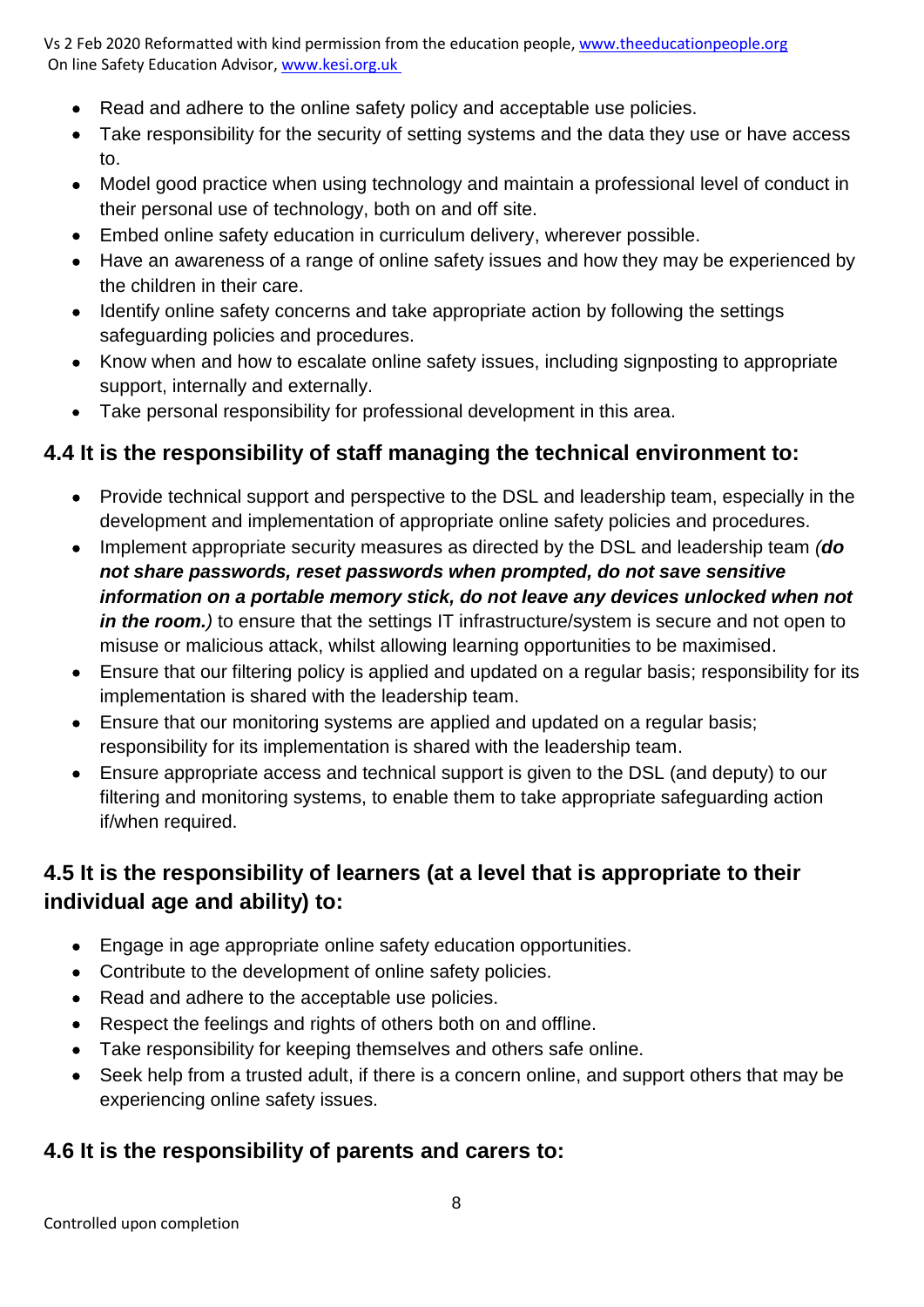- Read the acceptable use policies and encourage their children to adhere to them (child friendly version).
- Support our online safety approaches by discussing online safety issues with their children and reinforcing appropriate and safe online behaviours at home.
- Role model safe and appropriate use of technology and social media.
- Abide by the home-school agreement and acceptable use policies.
- Identify changes in behaviour that could indicate that their child is at risk of harm online.
- Seek help and support from the setting, or other appropriate agencies, if they or their child encounter risk or concerns online.
- Contribute to the development of the online safety policies.
- Use our systems, such as learning platforms, and other network resources, safely and appropriately. (*Class Dojo – class teachers/head, Twitter – Head, Website - head)*
- Take responsibility for their own awareness in relation to the risks and opportunities posed by new and emerging technologies.

## **5. Education and Engagement Approaches**

## **5.1 Education and engagement with learners**

- The setting will establish and embed a progressive online safety curriculum to raise awareness and promote safe and responsible internet use amongst learners by:
	- o Ensuring education regarding safe and responsible use precedes internet access.
	- o Including online safety in Personal, Social, Health and Economic (PSHE), Relationships and Sex Education (RSE) and computing programmes of study. Reinforcing online safety messages whenever technology or the internet is in use.
	- o Educating learners in the effective use of the internet to research; including the skills of knowledge location, retrieval and evaluation.
	- o Teaching learners to be critically aware of the materials they read and shown how to validate information before accepting its accuracy.
- The setting will support learners to read and understand the acceptable use policies in a way which suits their age and ability by:
	- o Displaying acceptable use posters in all rooms with internet access.
	- o Informing learners that network and internet use will be monitored for safety and security purposes and in accordance with legislation.
	- o Rewarding positive use of technology. (*Digital leaders – Assembly awards*)
	- o Implementing appropriate peer education approaches. (*Digital leaders and School Council*)
	- o Providing online safety education and training as part of the transition programme across the key stages and when moving between establishments.
	- o Seeking learner voice when writing and developing online safety policies and practices, including curriculum development and implementation.
	- o Using support, such as external visitors, where appropriate, to complement and support our internal online safety education approaches.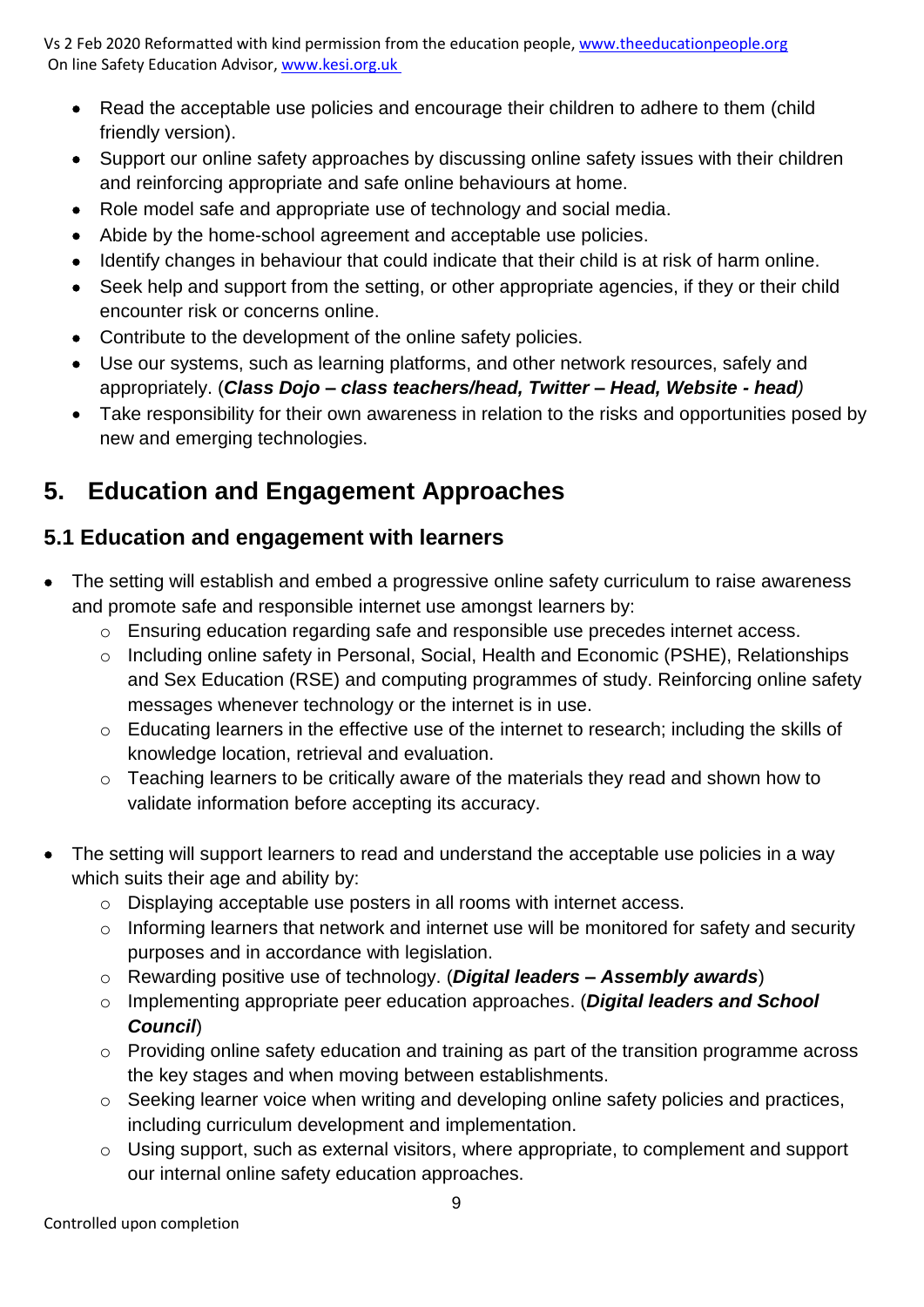## **5.2 Vulnerable Learners**

*Settings should include specific information in this section about how their community's needs have been identified and what action has been taken e.g. specific filtering requirements for children with EAL or SEND. This is especially important for special schools or settings with specialist units; policies should reflect the settings circumstances.* 

- North Wingfield Primary and Nursery Academy recognises that some learners are more vulnerable online due to a range of factors. This may include, but is not limited to children in care, children with Special Educational Needs and Disabilities (SEND) or mental health needs, children with English as an additional language (EAL) and children experiencing trauma or loss.
- North Wingfield Primary and Nursery Academy will ensure that differentiated and ability appropriate online safety education, access and support is provided to vulnerable learners.
- When implementing an appropriate online safety policy and curriculum North Wingfield Primary and Nursery Academy will seek input from specialist staff as appropriate, including the SENCO, Child in Care Designated Teacher. (**Rachel Shepherd – SENDCO Diane Parmley – Child in Care Designated Teacher**)

#### **5.3 Training and engagement with staff**

We will:

- Provide and discuss the online safety policy and procedures with all members of staff as part of induction.
- Provide up-to-date and appropriate online safety training for all staff on a regular basis, with at least annual updates.
	- o This is delivered as part of annual existing safeguarding and child protection training/updates.
	- o This will cover the potential risks posed to learners (Content, Contact and Conduct) as well as our professional practice expectations.
- Recognise the expertise staff build by undertaking safeguarding training and managing safeguarding concerns and provide opportunities for staff to contribute to and shape online safety policies and procedures.
- Make staff aware that our IT systems are monitored, and that activity can be traced to individual users; staff will be reminded to behave professionally and in accordance with our policies when accessing our systems and devices.
- Make staff aware that their online conduct outside of the setting, including personal use of social media, could have an impact on their professional role and reputation.
- Highlight useful educational resources and tools which staff should use, according to the age and ability of the learners.
- Ensure all members of staff are aware of the procedures to follow regarding online safety concerns affecting learners, colleagues or other members of the community.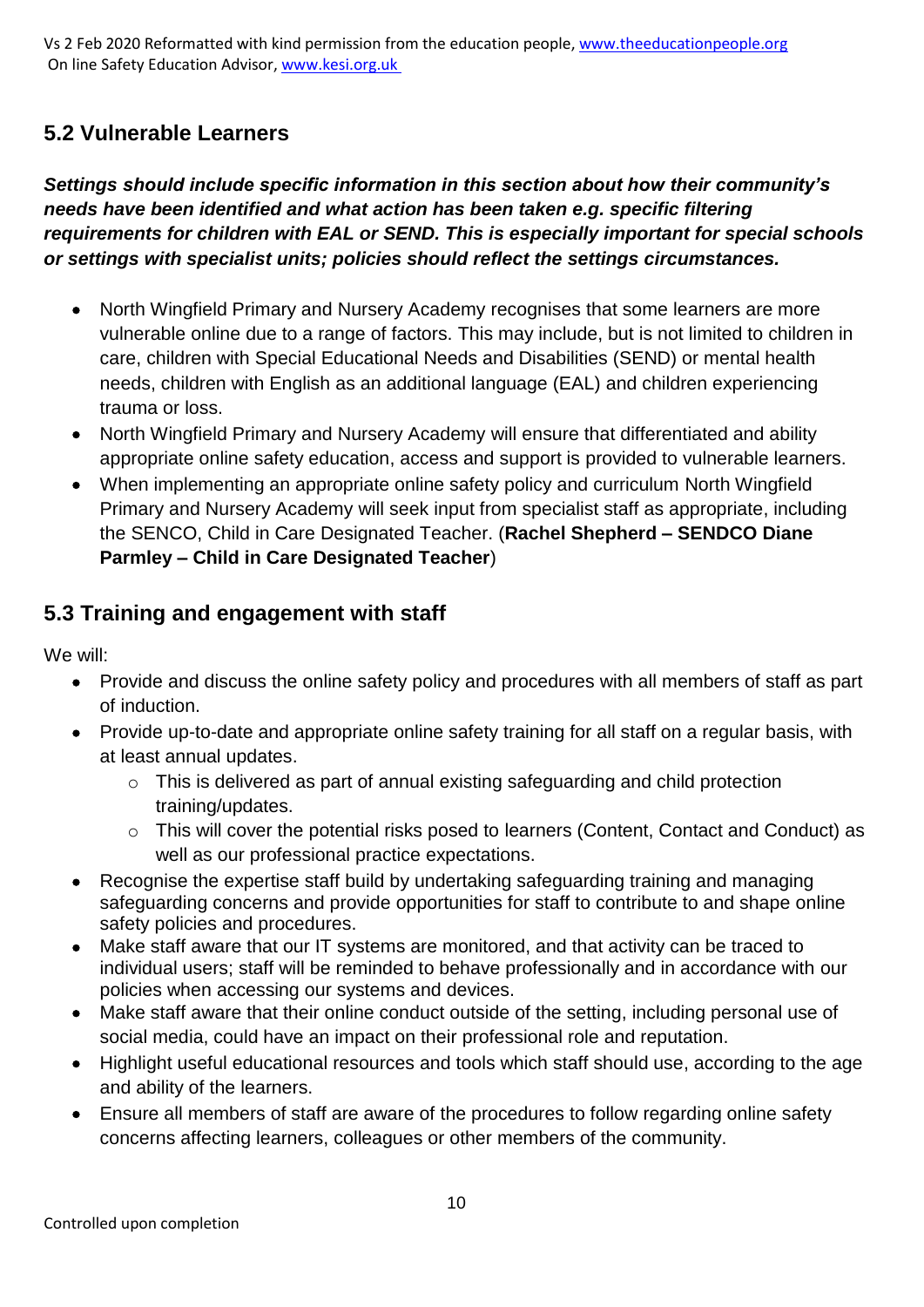#### **5.4 Awareness and engagement with parents and carers**

- North Wingfield Primary and Nursery Academy recognises that parents and carers have an essential role to play in enabling children and young people to become safe and responsible users of the internet and associated technologies.
- We will build a partnership approach to online safety with parents and carers by:
	- o Providing information and guidance on online safety in a variety of formats.
		- This will include offering specific online safety awareness training and highlighting online safety at other events such as parent evenings, transition events, fetes and sports days.
	- o Drawing their attention to the online safety policy and expectations in newsletters, letters, and our website.
	- o Requesting that they read online safety information as part of joining our community, for example, within our home school agreement.
	- o Requiring them to read our acceptable use policies and discuss the implications with their children.

## **6. Reducing Online Risks**

- North Wingfield Primary and Nursery Academy recognises that the internet is a constantly changing environment with new apps, devices, websites and material emerging at a rapid pace.
- We will:
	- o Regularly review the methods used to identify, assess and minimise online risks.
	- o Examine emerging technologies for educational benefit and undertake appropriate risk assessments before use in the setting is permitted.
	- o Ensure that appropriate filtering and monitoring is in place and take all reasonable precautions to ensure that users can only access appropriate material.
	- o Due to the global and connected nature of the internet, it is not possible to guarantee that unsuitable material cannot be accessed via our computers or devices.
- All members of the community are made aware of our expectations regarding safe and appropriate behaviour online and the importance of not posting any content, comments, images or videos which could cause harm, distress or offence to members of the community. This is clearly outlined in our acceptable use policies and highlighted through a variety of education and training approaches.

## **7. Safer Use of Technology**

#### **7.1 Classroom Use**

- North Wingfield Primary and Nursery Academy uses a wide range of technology. This includes access to:
	- o Computers, laptops and iPads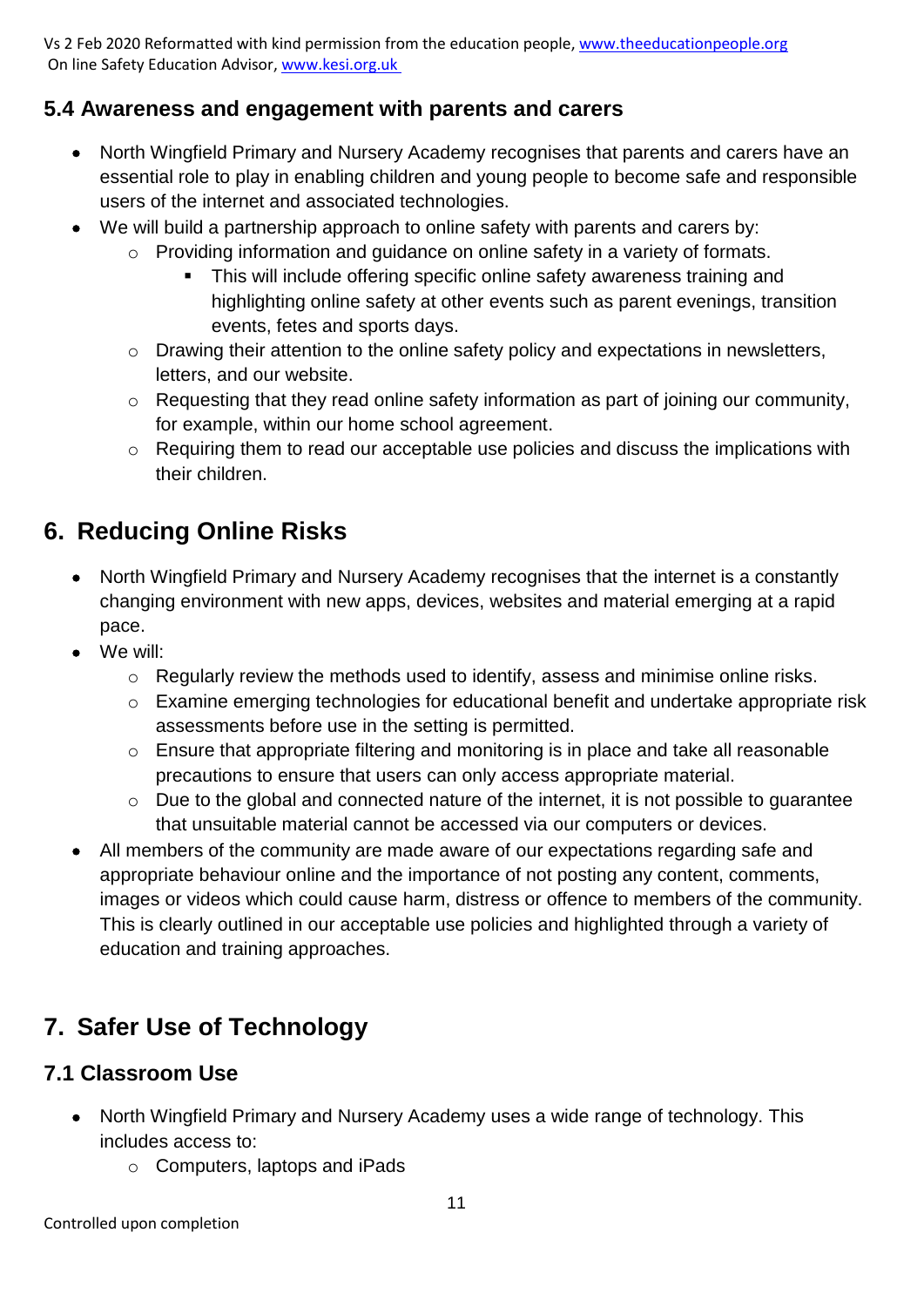- o Internet which may include search engines and educational websites
- o Learning platform/intranet
- o Digital cameras, web cams and video cameras
- All setting owned devices will be used in accordance with our acceptable use policies and with appropriate safety and security measures in place.
	- o Tablets are pre-set up and apps cannot be downloaded
	- o All laptops, iPads and computers have a filtering system limiting wider internet access
- Members of staff will always evaluate websites, tools and apps fully before use in the classroom or recommending for use at home.
- The setting will use age appropriate search tools following an informed risk assessment, to identify which tool best suits the needs of our community.
	- o Suggested search tools include Squiggle and Google safe search.
- We will ensure that the use of internet-derived materials, by staff and learners complies with copyright law and acknowledge the source of information.
- Supervision of learners will be appropriate to their age and ability.
	- o **Early Years Foundation Stage and Key Stage 1**
		- Access to the internet will be by adult demonstration, with occasional directly supervised access to specific and approved online materials, which supports the learning outcomes planned for the learner's age and ability.
	- o **Key Stage 2** 
		- **EXECT** Learners will use age-appropriate search engines and online tools.
		- **EXECTE 1** Learners will be directed by the teacher to online materials and resources which support the learning outcomes planned for the learner's age and ability.

## **7.2 Managing Internet Access**

- We will maintain a written record of users who are granted access to our devices and systems.
- All staff, learners and visitors will read and sign an acceptable use policy before being given access to our computer system, IT resources or internet.
- We will carry our regular audits and audit activity to help identify pupils trying to access sites to establish any vulnerabilities and offer advice, support and react accordingly

## **7.3 Filtering and Monitoring**

*Note: A guide for education settings about establishing 'appropriate levels' of filtering and monitoring can be found at: [https://www.saferinternet.org.uk/advice-centre/teachers-and-school](https://www.saferinternet.org.uk/advice-centre/teachers-and-school-staff/appropriate-filtering-and-monitoring)[staff/appropriate-filtering-and-monitoring](https://www.saferinternet.org.uk/advice-centre/teachers-and-school-staff/appropriate-filtering-and-monitoring)*

## **7.3.1 Decision Making**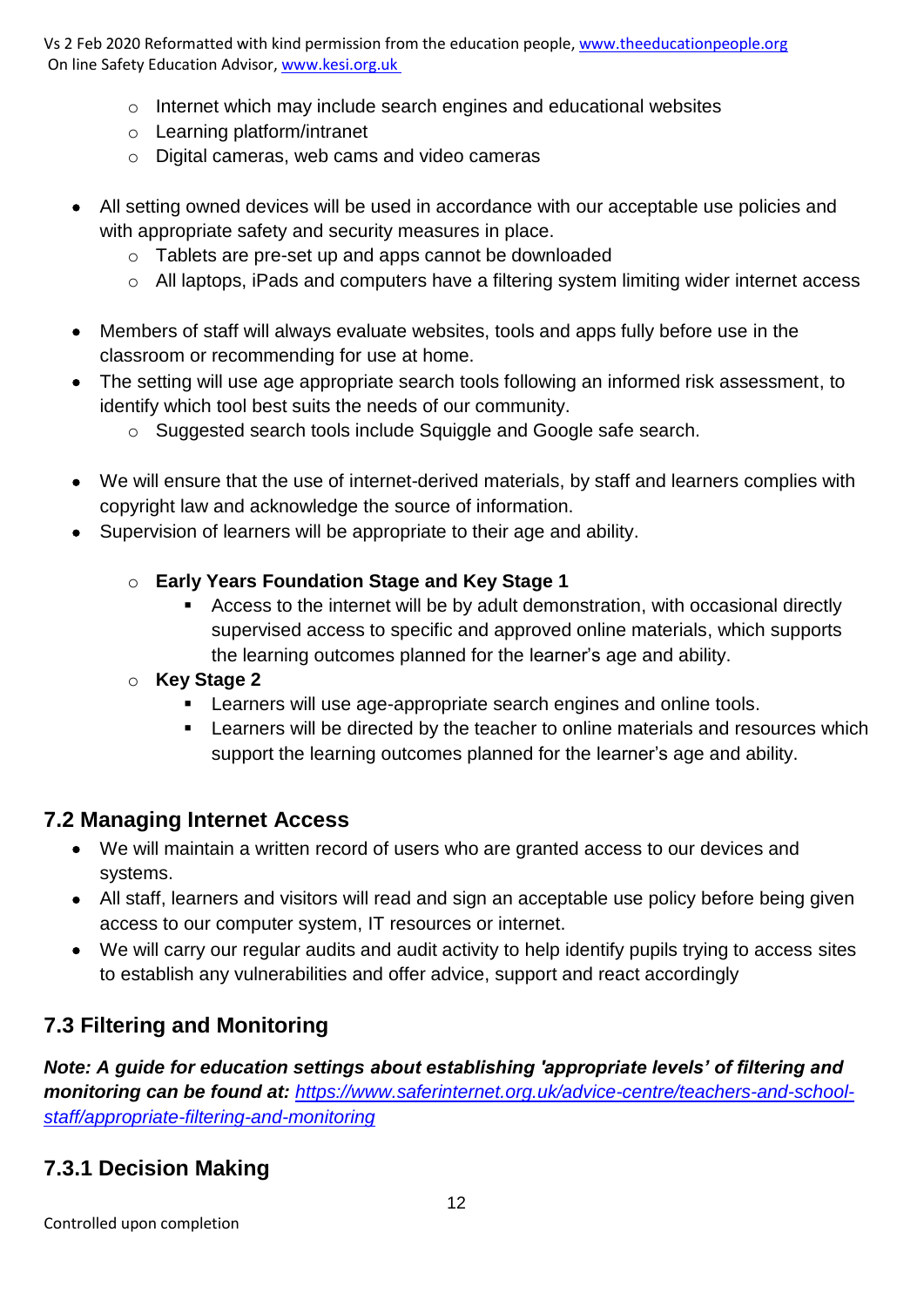- North Wingfield Primary and Nursery Academy governors and leaders have ensured that our setting has age and ability appropriate filtering and monitoring in place, to limit learner's exposure to online risks.
- The governors and leaders are aware of the need to prevent "over blocking", as that may unreasonably restrict what can be taught, with regards to online activities and safeguarding.
- Our decision regarding filtering and monitoring has been informed by a risk assessment, considering our specific needs and circumstances.
- Changes to the filtering and monitoring approach will be risk assessed by staff with educational and technical experience and, where appropriate, with consent from the leadership team; all changes to the filtering policy are logged and recorded.
- The leadership team will ensure that regular checks are made to ensure that the filtering and monitoring methods are effective and appropriate.
- All members of staff are aware that they cannot rely on filtering and monitoring alone to safeguard learners; effective classroom management and regular education about safe and responsible use is essential.

## **7.3.2 Filtering**

- Education broadband connectivity is provided through KCOM.
- We use CapitalBytes (trading as eSafety4schools) which blocks sites which can be categorised as: pornography, racial hatred, extremism, gaming and sites of an illegal nature.
- The filtering system blocks all sites on the [Internet Watch Foundation](https://www.iwf.org.uk/) (IWF) list.
- If learners discover unsuitable sites, they will be required to:
	- o **Report to an adult immediately**
	- o The member of staff will report the concern (including the URL of the site if possible) to the DSL (or deputy) who will contact DCC IT.
	- o The breach will be recorded and escalated as appropriate.
	- o Parents/carers will be informed of filtering breaches involving their child.
- Any material believed to be illegal will be reported immediately to the appropriate agencies, such as the IWF, Derbyshire Police or CEOP.

## **7.3.4 Monitoring**

- We will appropriately monitor internet use on all setting owned or provided internet enabled devices. This is achieved by:
	- **o** Monitoring can be achieved through the access of the CapitalBytes web portal. Allowing/blocking website can be configured through here. Monitoring reports can be created to see what sites are being accessed/blocked.
- If a concern is identified via monitoring approaches we will:
	- o Contact DCC IT who will either access the system remotely or come into school to manage the concern.
- All users will be informed that use of our systems can be monitored and that all monitoring will be in line with data protection, human rights and privacy legislation.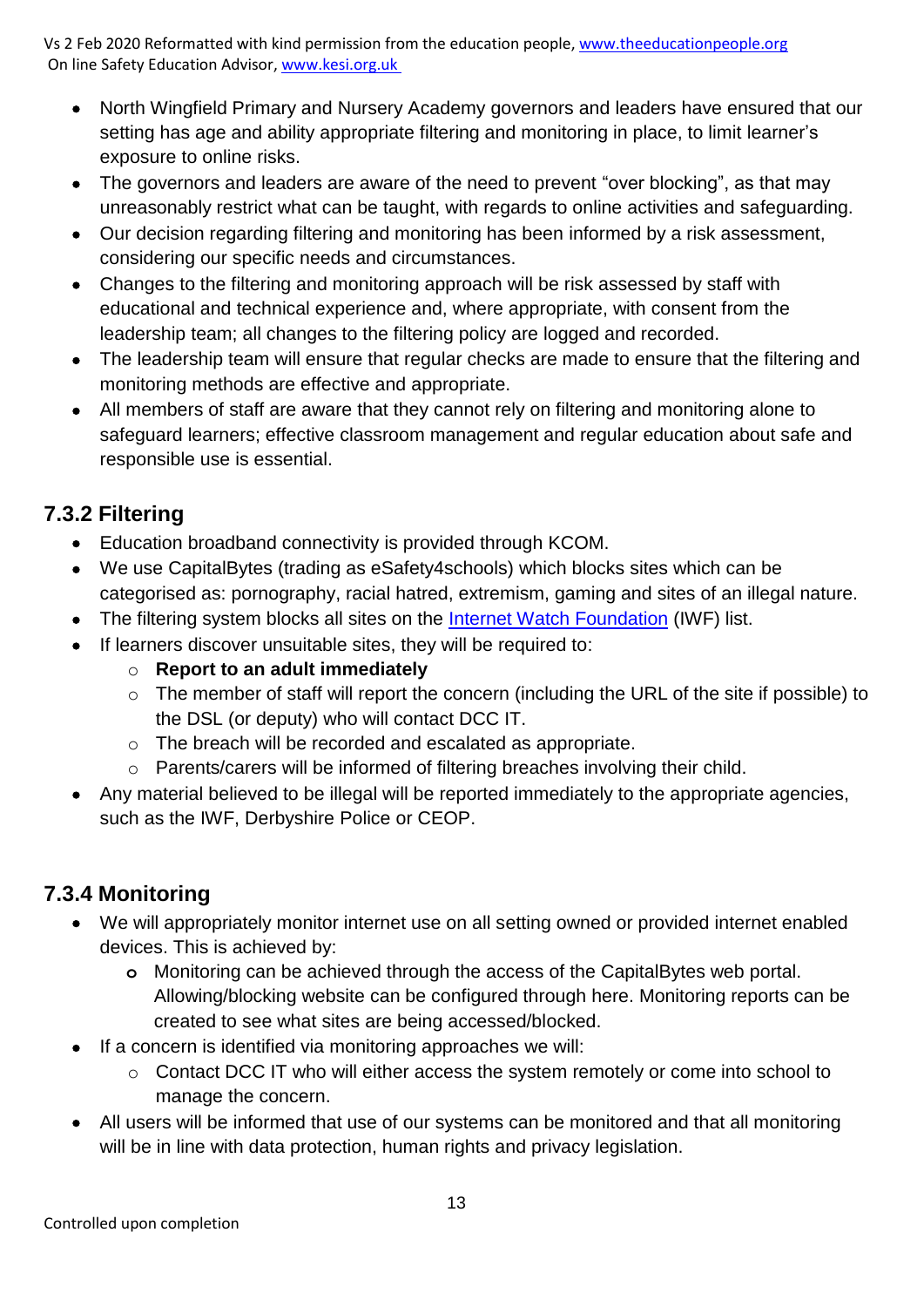## **7.4 Managing Personal Data Online**

- Personal data will be recorded, processed, transferred and made available online in accordance with General Data Protection Regulations and Data Protection legislation.
	- o Full information can be found in our Data Protection Policy <http://www.northwingfield.derbyshire.sch.uk/policies-and-procedures.html>

## **7.5 Security and Management of Information Systems**

- We take appropriate steps to ensure the security of our information systems, including:
	- o Virus protection being updated regularly.
	- o Encryption for personal data sent over the Internet or taken off site (such as via portable media storage) or access via appropriate secure remote access systems.
	- o Not using portable media without specific permission; portable media will be checked by an anti-virus /malware scan before use.
	- o Not downloading unapproved software to work devices or opening unfamiliar email attachments.
	- o Regularly checking files held on our network,
	- o The appropriate use of user logins and passwords to access our network.
		- Specific user logins and passwords will be enforced for all but the youngest users. (**Note: this should be in place for all except Early Years and Foundation Stage children and some learners with SEND**)
	- o All users are expected to log off or lock their screens/devices if systems are unattended.
	- o Further information about technical environment safety and security can be found in:
		- Acceptable use policy

## **7.5.1 Password policy**

- All members of staff will have their own unique username and private passwords to access our systems; members of staff are responsible for keeping their password private.
- If using on line recording systems eg a CP record system restricted access will be granted per job role and responsibility with regular reviews of who has access
- We require all users to:
	- o Use strong passwords for access into our system.
	- o Change their passwords when prompted
	- o Always keep their password private; users must not share it with others or leave it where others can find it.
	- o Not to login as another user at any time.

## **7.6 Managing the Safety of our Website**

• We will ensure that information posted on our website meets the requirements as identified by the Department for Education (DfE).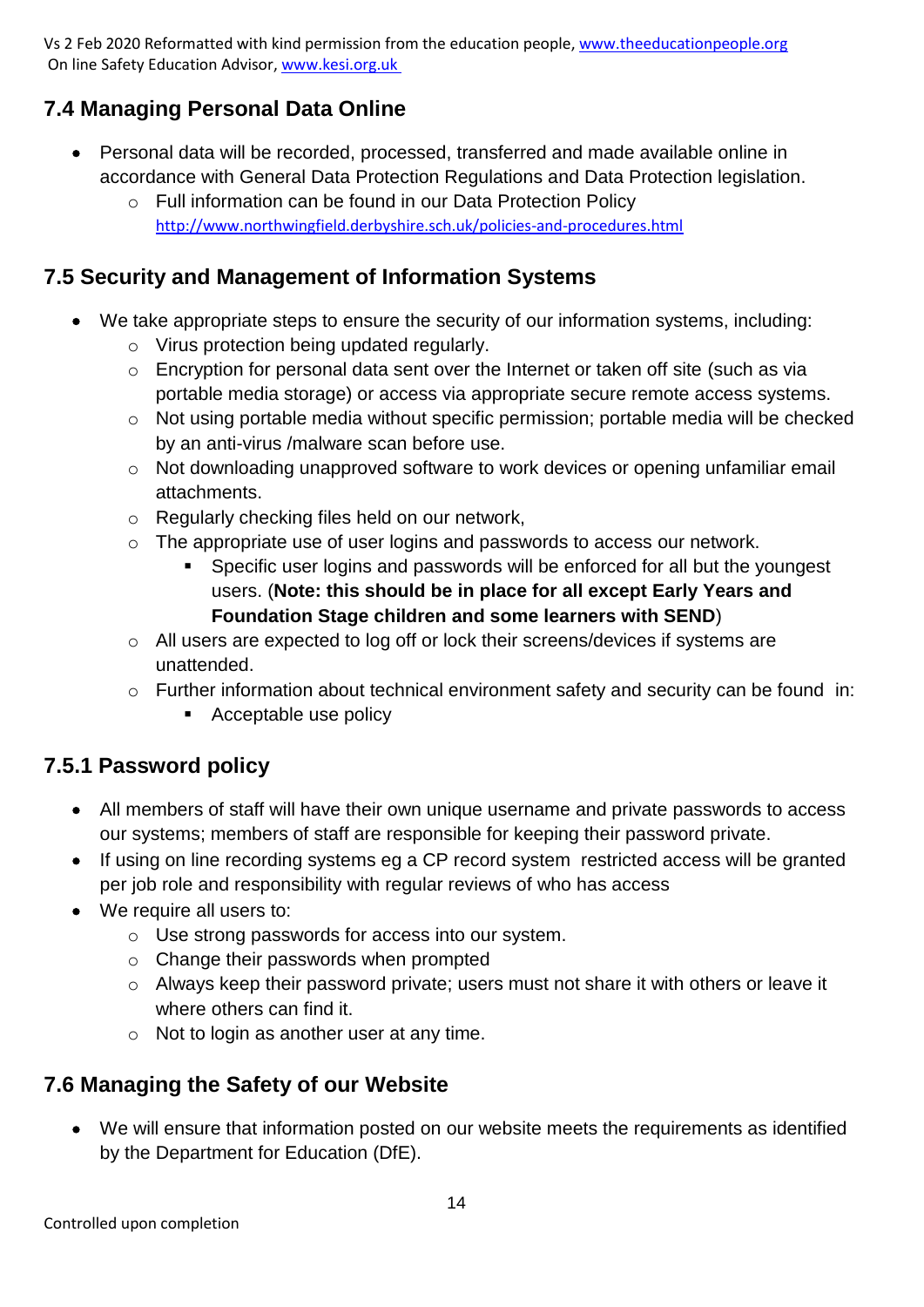- We will ensure that our website complies with guidelines for publications including: accessibility; data protection; respect for intellectual property rights; privacy policies and copyright.
- Staff or learner's personal information will not be published on our website; the contact details on the website will be our setting address, email and telephone number.
- The administrator account for our website will be secured with an appropriately strong password.
- We will post appropriate information about safeguarding, including online safety, on our website for members of the community.

## **7.7 Publishing Images and Videos Online**

• We will ensure that all images and videos shared online are used in accordance with the associated polices, including (but not limited to) the: Data Protection Policy, Acceptable Use of IT Policy, Engagement and Behaviour Policy.

## **7.8 Managing Email**

- Access to our email systems will always take place in accordance with data protection legislation and in line with other policies, including confidentiality, acceptable use policies and the code of conduct/behaviour policy.
	- o The forwarding of any chain messages/emails is not permitted.
	- o Spam or junk mail will be blocked and reported to the email provider.
	- o Any electronic communication which contains sensitive or personal information will only be sent using secure and encrypted email.
	- o Setting email addresses and other official contact details will not be used for setting up personal social media accounts.
- Members of the community will immediately tell (Rachael Peacock, Diane Parmley or Rachel Shepherd staff) if they receive offensive communication, and this will be recorded in our safeguarding files/records.

#### **7.8.1 Staff email**

• Members of staff are encouraged to have an appropriate work life balance when responding to email, especially if communication is taking place between staff, learners and parents. Members of staff will refer to and adhere to the acceptable use policy where staff use of mobiles is referred to.

## **7.9 Management of Applications (apps) used to Record Children's Progress**

- We use OTrack to track learner's progress.
- The headteacher Rachael Peacock is ultimately responsible for the security of any data or images held of children. As such, they will ensure that the use of tracking systems is appropriately risk assessed prior to use, and that they are used in accordance with data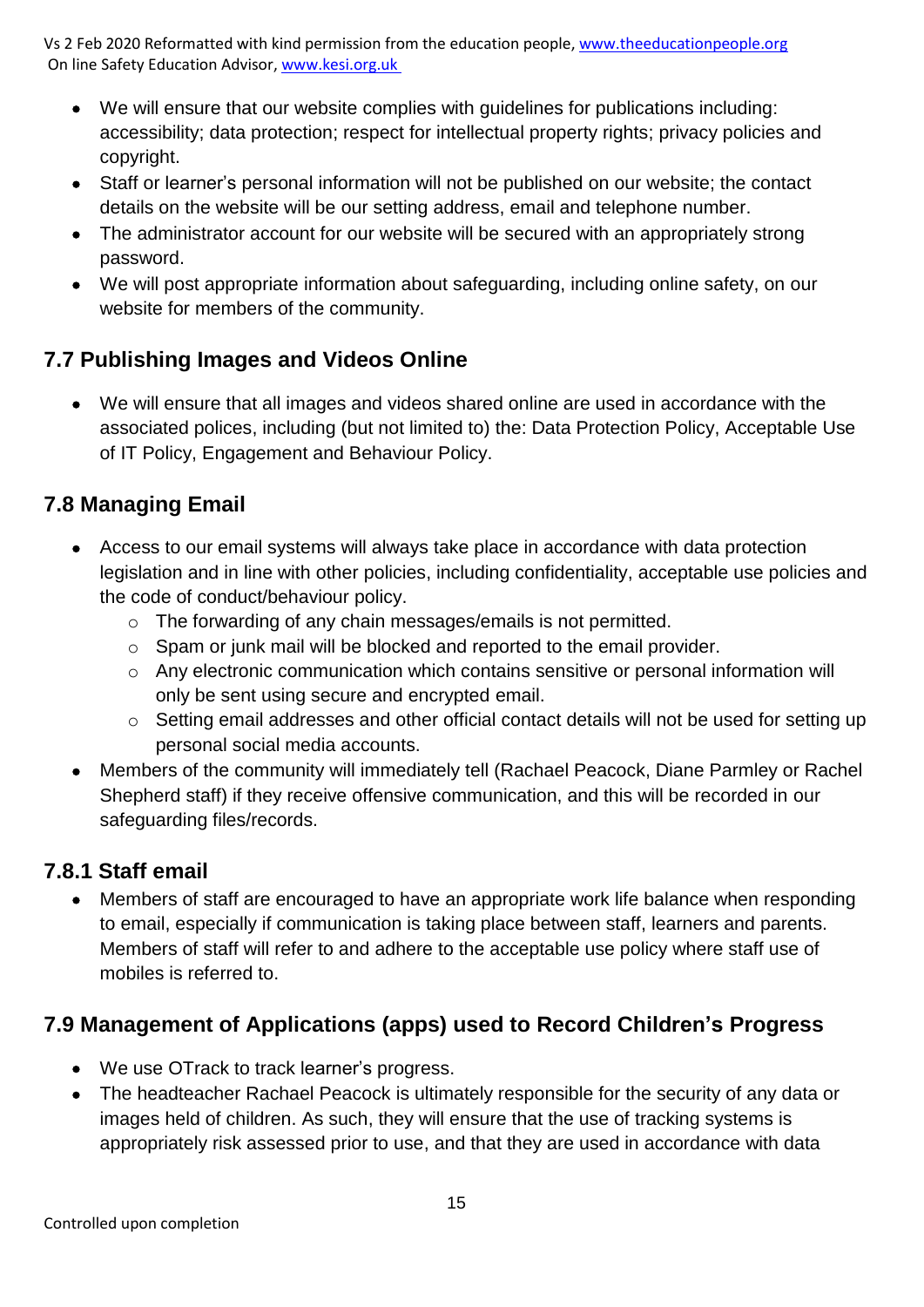protection legislation, including the General Data Protection Regulations (GDPR) and Data Protection legislation.

- To safeguard learner's data:
	- o Personal staff mobile phones or devices will *not be used to access* or upload content to any apps which record and store learners' personal details, attainment or images.
	- o Devices will be appropriately encrypted if taken off site, to reduce the risk of a data security breach, in the event of loss or theft.
	- o All users will be advised regarding safety measures, such as using strong passwords and logging out of systems.
	- o Parents and carers will be informed of the expectations regarding safe and appropriate use, prior to being given access; for example, not sharing passwords or images.

## **8. Social Media**

## **8.1 Expectations**

- The expectations' regarding safe and responsible use of social media applies to all members of North Wingfield Primary and Nursery Academy community.
- Members of staff will refer to and adhere to the Acceptable Use Policy.
- We will control learner and staff access to social media whilst using setting provided devices and systems on site.
- Concerns regarding the online conduct of any member of North Wingfield Primary and Nursery Academy community on social media, should be reported to the DSL and will be managed in accordance with our anti-bullying, allegations against staff, behaviour and child protection policies.

## **8.2 Learners Personal Use of Social Media**

- Safe and appropriate use of social media will be taught to learners as part of an embedded and progressive education approach, via age appropriate sites and resources.
- We are aware that many popular social media sites state that they are not for children under the age of 13, therefore we will not create accounts specifically for learners under this age.
- Any concerns regarding learner's use of social media will be dealt with in accordance with existing policies, including Anti-bullying Policy and Engagement and Behaviour Policy
	- o Concerns will be shared with parents/carers as appropriate, particularly when concerning underage use of social media sites, games or tools.
- Learners will be advised:
	- o To consider the benefits and risks of sharing personal details on social media sites which could identify them and/or their location.
	- o To only approve and invite known friends on social media sites and to deny access to others by making profiles private.
	- o Not to meet any online friends without a parent/carer or other responsible adult's permission and only when a trusted adult is present.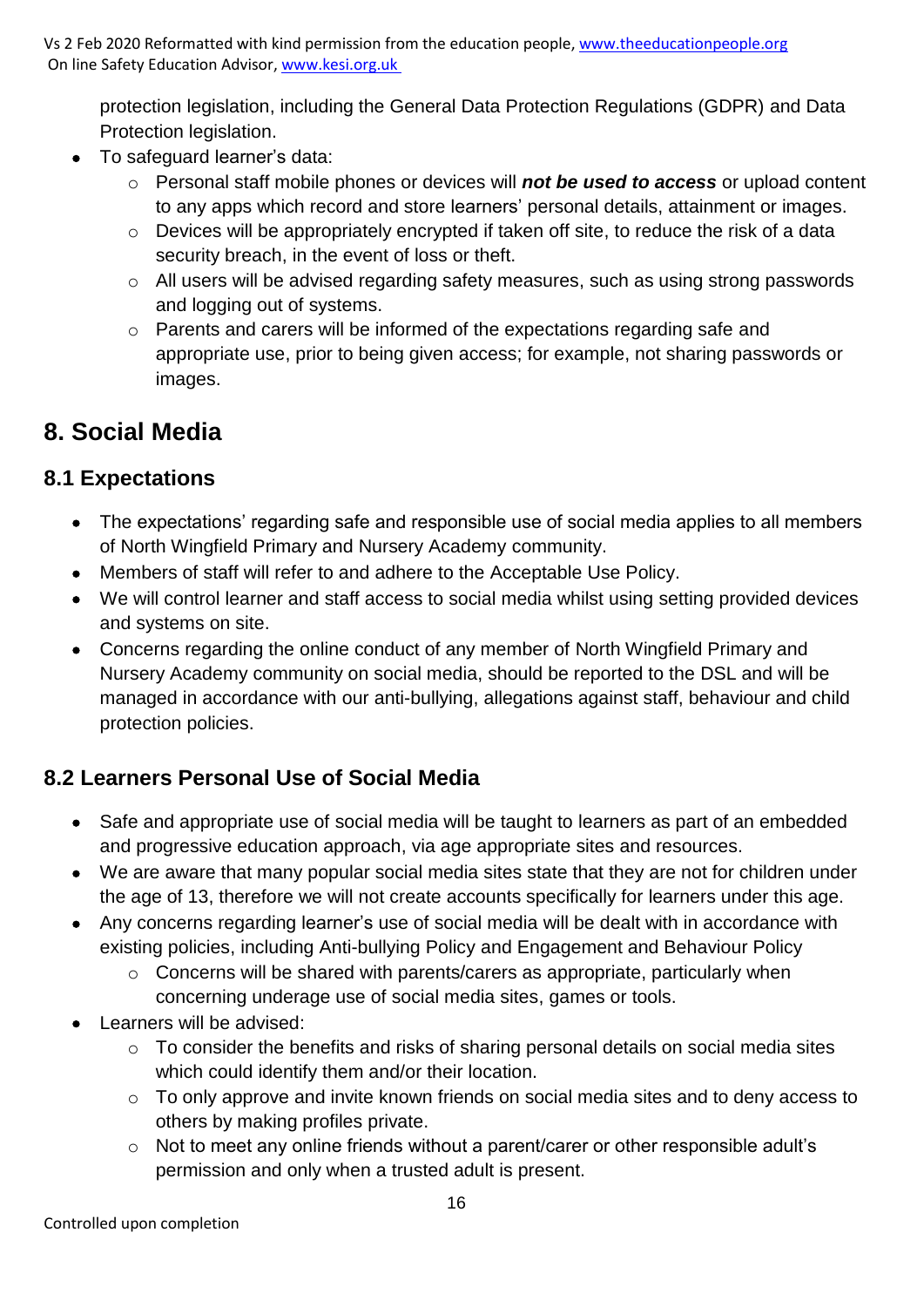- o To use safe passwords.
- o To use social media sites which are appropriate for their age and abilities.
- o How to block and report unwanted communications.
- o How to report concerns both within the setting and externally.

## **8.3 Official Use of Social Media (***Only include if setting has official social media***)**

- North Wingfield Primary and Nursery Academy official social media channels are:
	- o Twitter @academy\_nwpn
- The official use of social media sites only takes place with clear educational or community engagement objectives, with specific intended outcomes.
	- o The official use of social media as a communication tool has been formally risk assessed and approved by the headteacher.
	- o Leadership staff have access to account information and login details for our social media channels, in case of emergency, such as staff absence.
- Official social media channels have been set up as distinct and dedicated social media site for educational and engagement purposes only.
	- o Official social media sites are suitably protected and, where possible, linked to our website.
	- o All communication on official social media platforms will be clear, transparent and open to scrutiny.
- Parents/carers and learners will be informed of any official social media use, along with expectations for safe use and action taken to safeguard the community.
	- o Only social media tools which have been risk assessed and approved as suitable for educational purposes will be used.
- Parents and carers will be informed of any official social media use with learners; written parental consent will be obtained, as required.
- We will ensure that any official social media use does not exclude members of the community who are unable or unwilling to use social media channels.

## **9. Use of Personal Devices and Mobile Phones**

• North Wingfield Primary and Nursery Academy recognises that personal communication through mobile technologies is an accepted part of everyday life for learners, staff and parents/carers, but technologies need to be used safely and appropriately within the setting.

## **9.1. Staff Use of Personal Devices and Mobile Phones**

o Members of staff will refer to and adhere to the schools acceptable use policy and any other policy where the staff use of personal devises and mobile phones is referred to.

## **9.2 Learners Use of Personal Devices and Mobile Phones**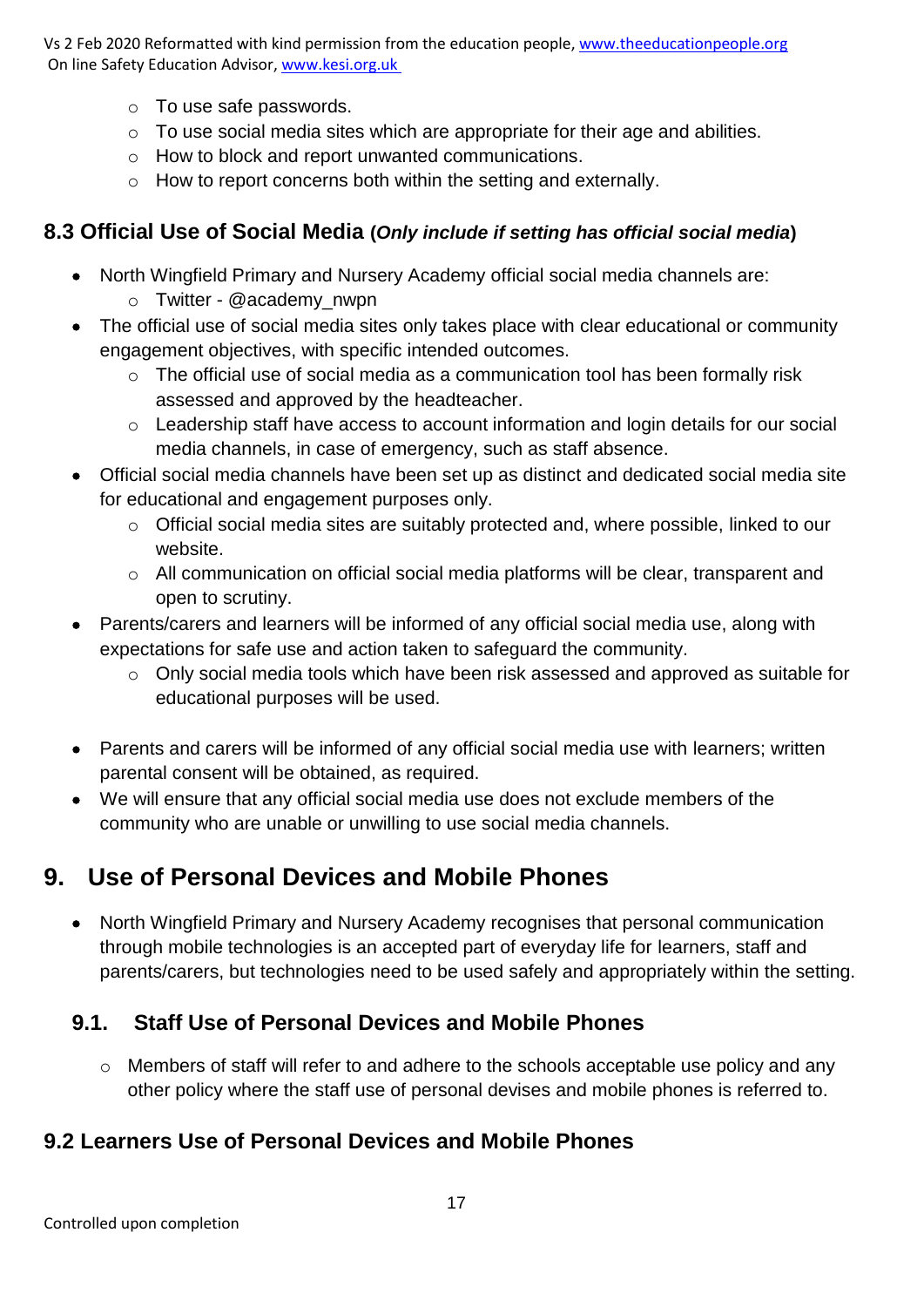- Learners will be educated regarding the safe and appropriate use of personal devices and mobile phones and will be made aware of boundaries and consequences.
- North Wingfield Primary and Nursery Academy expects learners' personal devices and mobile phones to be left securely in the main office.
- If a learner needs to contact his/her parents or carers a member of staff will contact them for the child.
- Mobile phones or personal devices will not be used by learners during lessons or formal educational time.
	- $\circ$  If members of staff have an educational reason to allow learners to use their mobile phones or personal devices as part of an educational activity, it will only take place when approved by the Leadership Team.
- Mobile phones and personal devices must not be taken into examinations.
	- o Learners found in possession of a mobile phone or personal device during an exam will be reported to the appropriate examining body. This may result in the withdrawal from either that examination or all examinations.
- If a learner breaches the policy, the phone or device will be confiscated and will be held in a secure place in the main office.
	- o Staff may confiscate a learner's mobile phone or device if they believe it is being used to contravene our Engagement and Behaviour Policy or Anti-bullying policy or could contain youth produced sexual imagery (sexting).
	- o Searches of mobile phone or personal devices will only be carried out in accordance with Dfe guidance and our policy. [www.gov.uk/government/publications/searching](http://www.gov.uk/government/publications/searching-screening-and-confiscation)[screening-and-confiscation\)](http://www.gov.uk/government/publications/searching-screening-and-confiscation)
	- $\circ$  Learner's mobile phones or devices may be searched by a member of the leadership team, with the consent of the learner or a parent/ carer. Content may be deleted or requested to be deleted, if it contravenes our policies. [www.gov.uk/government/publications/searching-screening-and-confiscation\)](http://www.gov.uk/government/publications/searching-screening-and-confiscation)
	- o Mobile phones and devices that have been confiscated will be released to parents or carers at the end of the school day.
	- o If there is suspicion that material on a learner's personal device or mobile phone may be illegal or may provide evidence relating to a criminal offence, the device will be handed over to the police for further investigation.

## **9.3 Visitors' Use of Personal Devices and Mobile Phones**

- Parents/carers and visitors (including volunteers and contractors) must use their mobile phones and personal devices in accordance with our Acceptable Use Policy and other associated policies, such as: Anti-bullying Policy, Engagement and Behaviour Policy, Child Protection Policy.
- We will ensure appropriate signage and information is displayed and provided to inform parents, carers and visitors of expectations of use.
- Members of staff are expected to challenge visitors if they have concerns and will always inform the DSL (or deputy) or of any breaches our policy.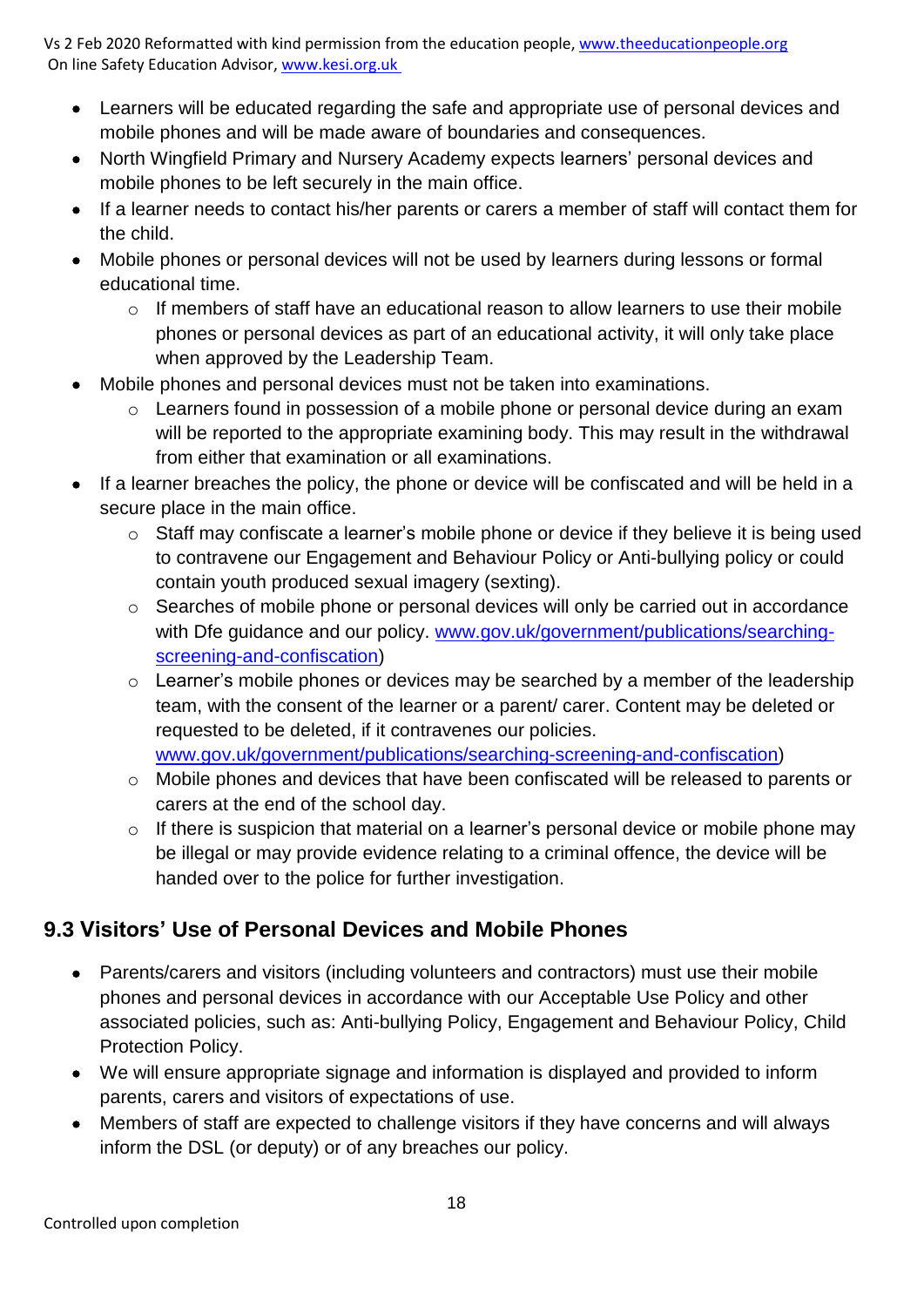## **9.4 Responding to Online Safety Incidents and Concerns**

- All members of the community will be made aware of the reporting procedure for online safety concerns, including: breaches of filtering, youth produced sexual imagery (sexting), cyberbullying and illegal content.
- All members of the community must respect confidentiality and the need to follow the official procedures for reporting concerns.
	- o Learners, parents and staff will be informed of our complaints procedure and staff will be made aware of the whistleblowing procedure.
- We require staff, parents, carers and learners to work in partnership to resolve online safety issues.
- After any investigations are completed, we will debrief, identify lessons learnt and implement any policy or curriculum changes as required.
- We will refer to the flow chart on responding to incidents, made available
- Where there is suspicion that illegal activity has taken place, we will follow the local safeguarding procedures which will include Police using 101, or 999 if there is immediate danger or risk of harm.
- If an incident or concern needs to be passed beyond our community (for example if other local settings are involved or the public may be at risk), the DSL or *headteacher/manager* will speak with Call Derbyshire/ Derbyshire Police first to ensure that potential investigations are not compromised.

#### **10. Concerns about Learners Welfare**

- The DSL (or deputy) will be informed of any online safety incidents involving safeguarding or child protection concerns.
	- o The DSL (or deputy) will record these issues in line with our child protection policy.
- The DSL (or deputy) will ensure that online safety concerns are escalated and reported to relevant agencies in line with the Kent Safeguarding Children Board thresholds and procedures.
- We will inform parents and carers of online safety incidents or concerns involving their child, as and when required.

## **11. Procedures for Responding to Specific Online Incidents or Concerns**

#### **11.1 Online Sexual Violence and Sexual Harassment between Children**

- Our school has accessed and understood ["Sexual violence and sexual harassment between](https://www.gov.uk/government/publications/sexual-violence-and-sexual-harassment-between-children-in-schools-and-colleges)  [children in schools and colleges"](https://www.gov.uk/government/publications/sexual-violence-and-sexual-harassment-between-children-in-schools-and-colleges) guidance and part 5 of 'Keeping children safe in education'.
- North Wingfield Primary and Nursery Academy recognises that sexual violence and sexual harassment between children can take place online. Examples may include; non-consensual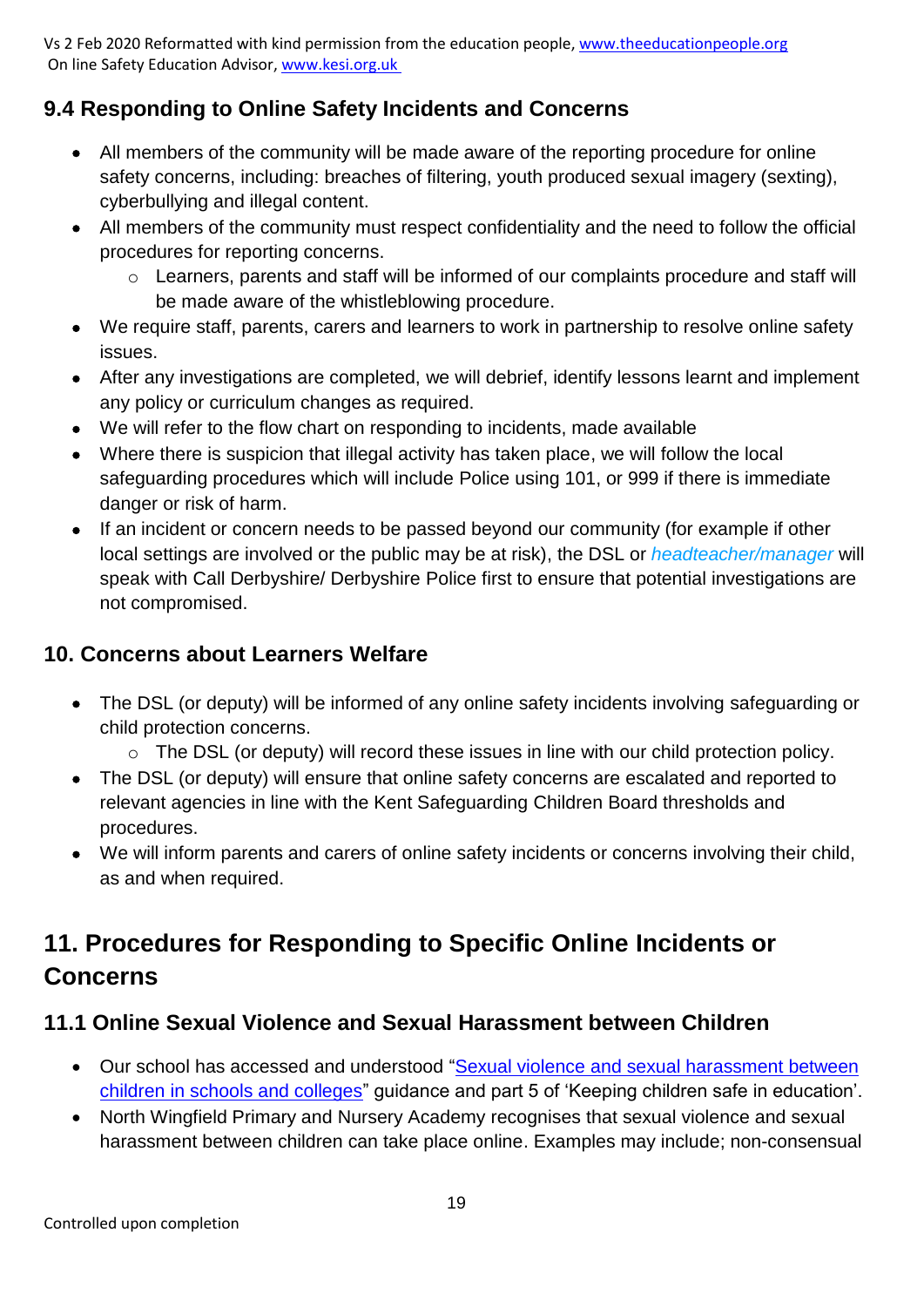sharing of sexual images and videos, sexualised online bullying, online coercion and threats, unwanted sexual comments and messages on social media, and online sexual exploitation.

- o Full details of how we will respond to concerns relating to sexual violence and sexual harassment between children can be found within our Child Protection and Antibullying Policy.
- North Wingfield Primary and Nursery Academy recognises that the internet brings the potential for the impact of any sexual violence and sexual harassment concerns to extend further than the local community, and for a victim or alleged perpetrator to become marginalised and excluded by online communities.
- North Wingfield Primary and Nursery Academy also recognises the potential for repeat victimisation in the future if abusive content continues to exist somewhere online.
- North Wingfield Primary and Nursery Academy will ensure that all members of the community are made aware of the potential social, psychological and criminal consequences of online sexual violence and sexual harassment between children by implementing a range of age and ability appropriate educational methods as part of our PSHE and RSE curriculum. (Supported in the Child Protection Policy, Sex and Relationships Policy)
- We will ensure that all members of the community are aware of sources of support regarding online sexual violence and sexual harassment between children.
- We will respond to concerns regarding online sexual violence and sexual harassment between children, regardless of whether the incident took place on our premises or using our equipment.
- If made aware of online sexual violence and sexual harassment, we will:
	- o Immediately notify the DSL (or deputy) and act in accordance with our child protection and anti-bullying policies.
	- o If content is contained on learner's electronic devices, they will be managed in accordance with the DfE ['searching screening and confiscation'](https://www.gov.uk/government/publications/searching-screening-and-confiscation) advice.
	- o Provide the necessary safeguards and support for all learners involved, such as offering specific advice on blocking, reporting and removing online content, as well as providing appropriate counselling/pastoral support.
	- o Implement appropriate sanctions in accordance with our Engagement and Behaviour Policy.
	- $\circ$  Inform parents and carers, if appropriate, about the incident and how it is being managed.
	- o If appropriate, make a referral to partner agencies, Starting Point, Family Social Worker (if appropriate) the Police (if appropriate).
	- $\circ$  If the concern involves children and young people at a different educational setting, work in partnership with other DSLs to ensure appropriate safeguarding action is taken in the wider local community.
		- If a criminal offence has been committed, the DSL (or deputy) will discuss this with Derbyshire Police first to ensure that investigations are not compromised.
	- o Review the handling of any incidents to ensure that best practice was implemented, and policies/procedures are appropriate.

## **11.2 Youth Produced Sexual Imagery ("Sexting")**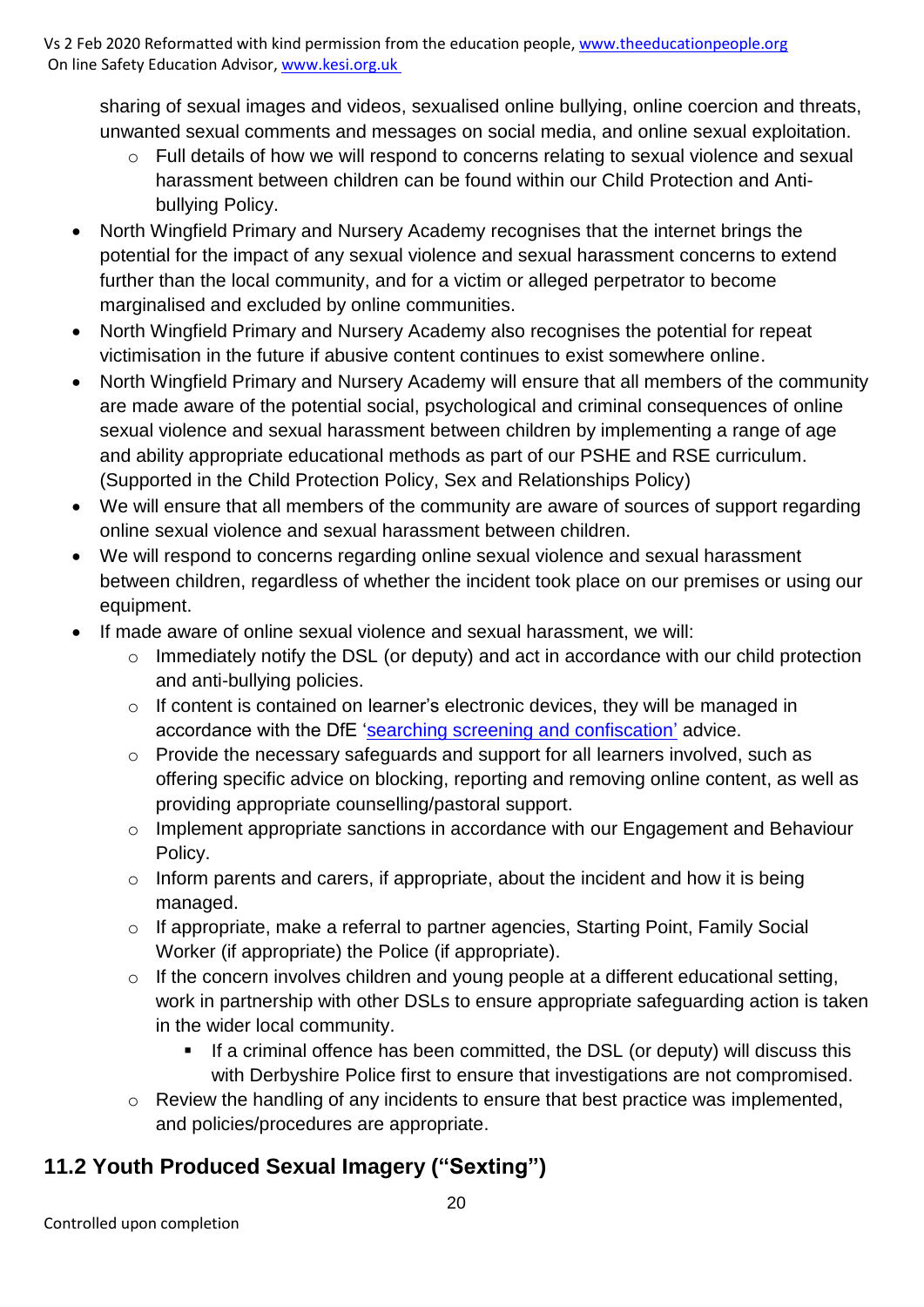- North Wingfield Primary and Nursery Academy recognises youth produced sexual imagery (known as "sexting") as a safeguarding issue; all concerns will be reported to and dealt with by the DSL (or deputy).
- We will follow the advice as set out in the non-statutory UKCCIS quidance: 'Sexting in [schools and colleges: responding to incidents and safeguarding young people'](https://www.gov.uk/government/groups/uk-council-for-child-internet-safety-ukccis) and [KSCB](http://www.kscb.org.uk/guidance/online-safety) guidance: "Responding to youth produced sexual imagery".
- North Wingfield Primary and Nursery Academy will ensure that all members of the community are made aware of the potential social, psychological and criminal consequences of 'sexting' by implementing preventative approaches, via a range of age and ability appropriate educational methods. (PSHE, SRE, Online safety)
- We will ensure that all members of the community are aware of sources of support regarding youth produced sexual imagery.
- We will respond to concerns regarding youth produced sexual imagery, regardless of whether the incident took place on site or using setting provided or personal equipment.
- We will not:
	- o View any images suspected of being youth produced sexual imagery, unless there is no other possible option, or there is a clear need or reason to do so.
		- **.** If it is deemed necessary, the image will only be viewed by the DSL (or deputy DSL) and their justification for viewing the image will be clearly documented.
	- o Send, share, save or make copies of content suspected to be an indecent image of a child (i.e. youth produced sexual imagery) and will not allow or request learners to do so.
- If made aware of an incident involving the creation or distribution of youth produced sexual imagery, we will:
	- o Act in accordance with our Child Protection policies and the relevant Derbyshire Safeguarding Child Board's procedures.
	- o Ensure the DSL (or deputy) responds in line with the ['Sexting in schools and colleges:](https://www.gov.uk/government/groups/uk-council-for-child-internet-safety-ukccis)  [responding to incidents and safeguarding young people'](https://www.gov.uk/government/groups/uk-council-for-child-internet-safety-ukccis) guidance.
	- o Store the device securely.
		- If an indecent image has been taken or shared on our network or devices, we will act to block access to all users and isolate the image.
	- o Carry out a risk assessment which considers any vulnerability of learners involved; including carrying out relevant checks with other agencies.
	- $\circ$  Inform parents and carers, if appropriate, about the incident and how it is being managed.
	- o Make a referral to Starting Point, Family Social Worker (if appropriate) the Police (if appropriate), in line with the UKCCIS : 'Sexting in schools and colleges: responding to [incidents and safeguarding young people'](https://www.gov.uk/government/groups/uk-council-for-child-internet-safety-ukccis) guidance.
	- o Provide the necessary safeguards and support for learners, such as offering counselling or pastoral support.
	- o Implement appropriate sanctions in accordance with our behaviour policy but taking care not to further traumatise victims where possible.
	- o Consider the deletion of images in accordance with the UKCCIS: ['Sexting in schools](https://www.gov.uk/government/groups/uk-council-for-child-internet-safety-ukccis)  [and colleges: responding to incidents and safeguarding young people'](https://www.gov.uk/government/groups/uk-council-for-child-internet-safety-ukccis) guidance.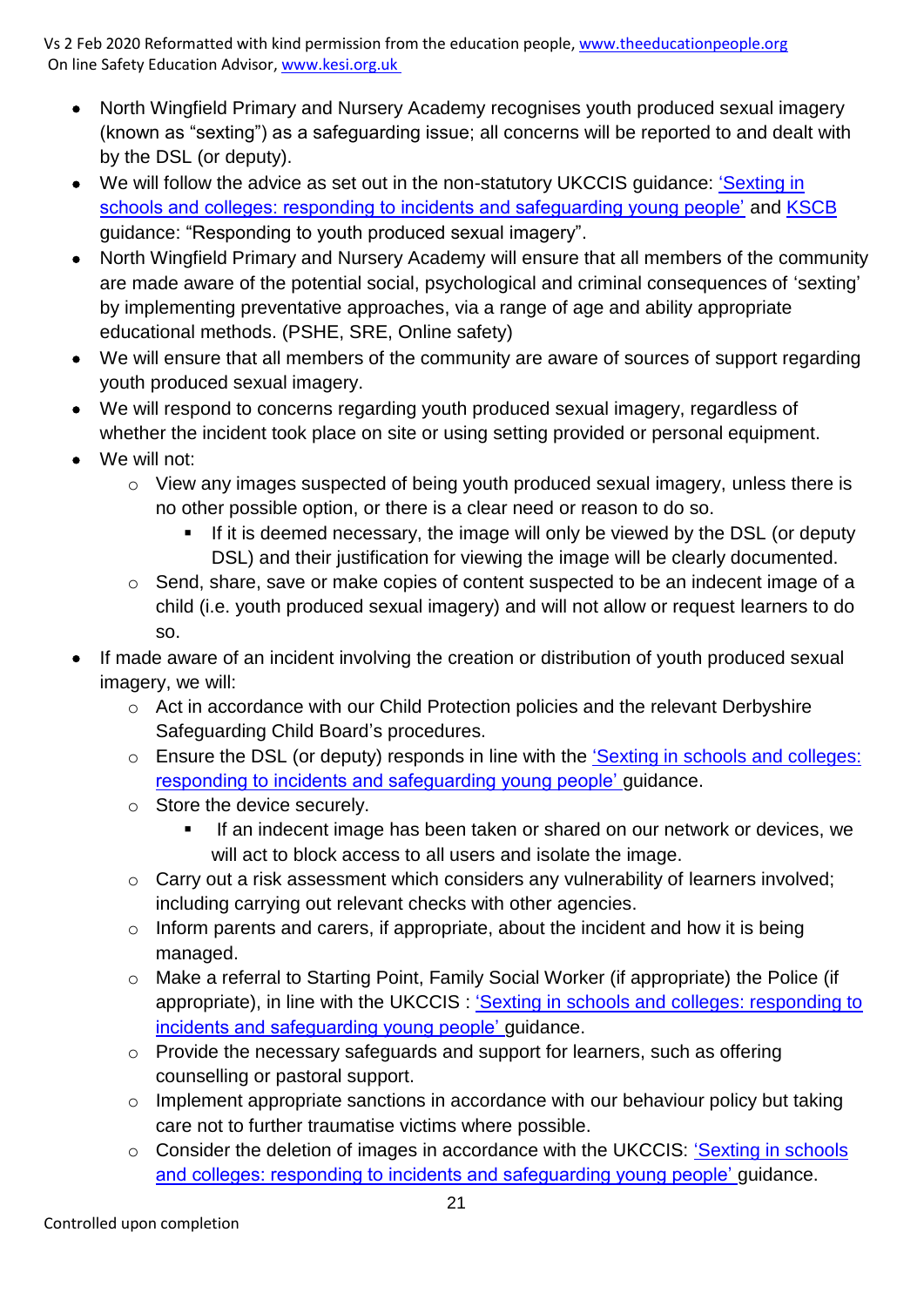- Images will only be deleted once the DSL has confirmed that other agencies do not need to be involved; and are sure that to do so would not place a child at risk or compromise an investigation.
- o Review the handling of any incidents to ensure that best practice was implemented; the leadership team will also review and update any management procedures, where necessary.

## **11.3 Online Child Sexual Abuse and Exploitation (including child criminal exploitation)**

- North Wingfield Primary and Nursery Academy will ensure that all members of the community are aware of online child sexual abuse, including: exploitation and grooming; the consequences; possible approaches which may be employed by offenders to target children and how to respond to concerns.
- North Wingfield Primary and Nursery Academy recognises online child sexual abuse and exploitation (including criminal exploitation) as a safeguarding issue and, as such, all concerns will be reported to and dealt with by the DSL (or deputy).
- We will implement preventative approaches for online child sexual abuse and exploitation (including criminal exploitation) via a range of age and ability appropriate education for learners, staff and parents/carers.
- We will ensure that all members of the community are aware of the support available regarding online child sexual abuse and exploitation (including criminal exploitation), both locally and nationally.
- We will ensure that the 'Click CEOP' report button is visible and available to learners and other members of our community. (Available on the home page of the school website)
- If made aware of incident involving online child sexual abuse and exploitation (including criminal exploitation), we will:
	- o Act in accordance with our child protection policies and the relevant Derbyshire Safeguarding Child Board's procedures.
	- o If appropriate, store any devices involved securely.
	- o Make a referral to Starting Point, Family Social Worker (if appropriate) the Police (if appropriate) via 101, or 999 if a child is at immediate risk.
	- o Carry out a risk assessment which considers any vulnerabilities of learner(s) involved (including carrying out relevant checks with other agencies).
	- o Inform parents/carers about the incident and how it is being managed.
	- o Provide the necessary safeguards and support for learners, such as, offering counselling or pastoral support.
	- o Review the handling of any incidents to ensure that best practice is implemented; leadership team will review and update any management procedures, where necessary.
- We will respond to concerns regarding online child sexual abuse and exploitation (including criminal exploitation), regardless of whether the incident took place on our premises or using setting provided or personal equipment.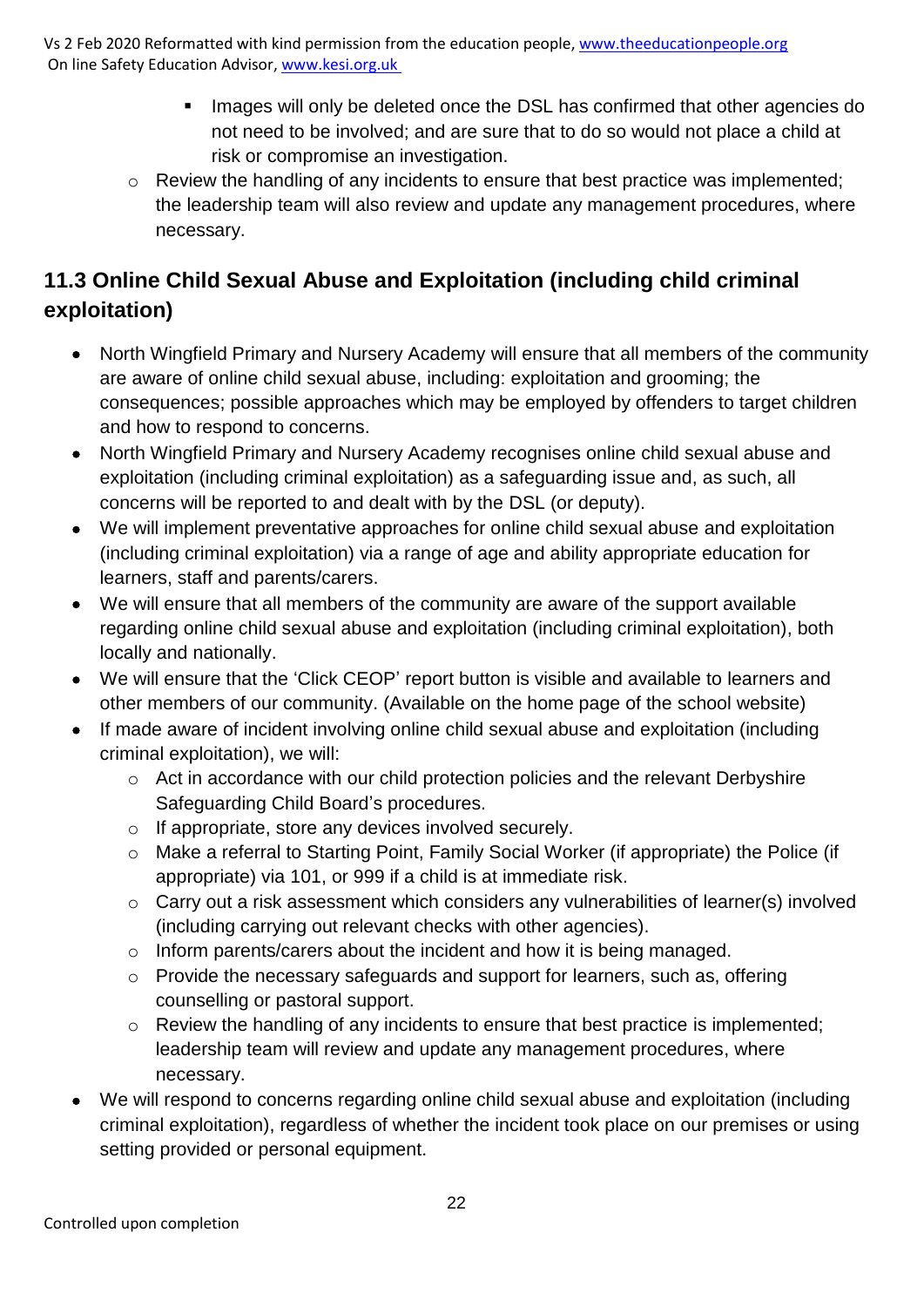- o Where possible, learners will be involved in decision making and if appropriate, will be empowered to report concerns such as via the Click CEOP report: [www.ceop.police.uk/safety-centre/](http://www.ceop.police.uk/safety-centre/)
- If we are unclear whether a criminal offence has been committed, the DSL (or deputy) will obtain advice immediately through the Derbyshire police by using 101.
- If made aware of intelligence or information which may relate to child sexual exploitation (on or offline), it will be passed through to the Derbyshire police using 101 unless immediate concerns and 999 will be used by the DSL (or deputy).
- If learners at other setting are believed to have been targeted, the DSL (or deputy) will seek support from Derbyshire Police first to ensure that potential investigations are not compromised.

## **11.4 Indecent Images of Children (IIOC)**

- North Wingfield Primary and Nursery Academy will ensure that all members of the community are made aware of the possible consequences of accessing Indecent Images of Children (IIOC).
- We will respond to concerns regarding IIOC on our equipment and/or personal equipment, even if access took place off site.
- We will seek to prevent accidental access to IIOC by using an internet Service provider (ISP) which subscribes to the Internet Watch Foundation block list and by implementing appropriate filtering, firewalls and anti-spam software.
- If we are unclear if a criminal offence has been committed, the DSL (or deputy) will obtain advice immediately through the Derbyshire Police using 101.
- If made aware of IIOC, we will:
	- o Act in accordance with our child protection policy and the relevant Derby City & Derbyshire Safeguarding Children Partnership Safeguarding procedures.
	- o Store any devices involved securely.
	- o Immediately inform appropriate organisations, such as the Internet Watch Foundation (IWF), Derbyshire police or the LADO.
- If made aware that a member of staff or a learner has been inadvertently exposed to indecent images of children, we will:
	- o Ensure that the DSL (or deputy) is informed.
	- o Ensure that the URLs (webpage addresses) which contain the suspect images are reported to the Internet Watch Foundation via [www.iwf.org.uk](https://www.iwf.org.uk/) .
	- o Ensure that any copies that exist of the image, for example in emails, are deleted.
	- o Report concerns, as appropriate to parents and carers.
- If made aware that indecent images of children have been found on the setting provided devices, we will:
	- o Ensure that the DSL (or deputy) is informed.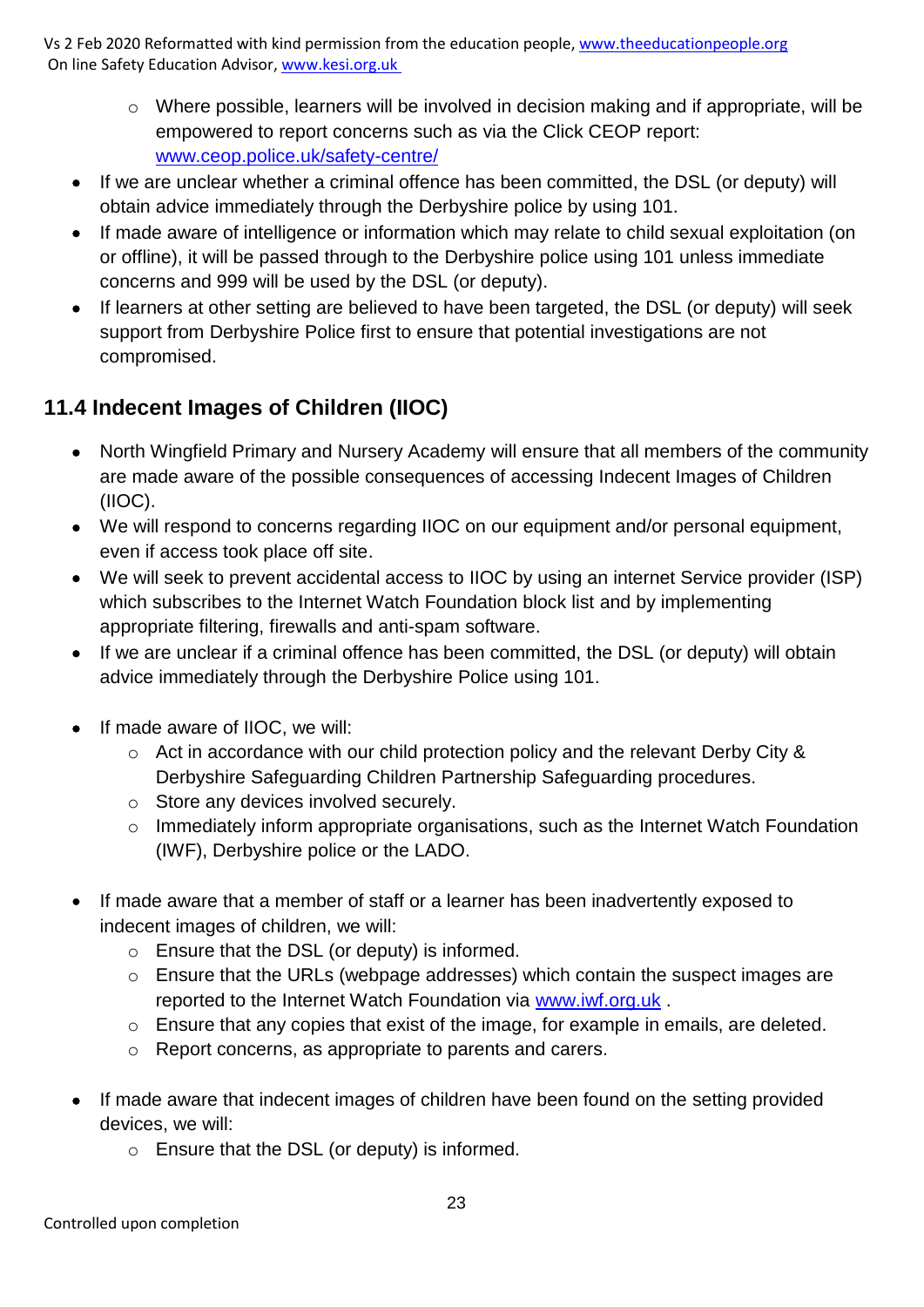- o Ensure that the URLs (webpage addresses) which contain the suspect images are reported to the Internet Watch Foundation via [www.iwf.org.uk](https://www.iwf.org.uk/) .
- o Ensure that any copies that exist of the image, for example in emails, are deleted.
- o Inform the Derbyshire police via 101 (999 if there is an immediate risk of harm) and Children's Services using Call Derbyshire (as appropriate).
- o Only store copies of images (securely, where no one else has access to them and delete all other copies) at the request of the police only.
- o Report concerns, as appropriate to parents and carers.
- If made aware that a member of staff is in possession of indecent images of children on setting provided devices, we will:
	- o Ensure that the headteacher is informed in line with our managing allegations against staff policy immediately and without any delay.
	- o Inform the Local Authority Designated Officer (LADO) and other relevant organisations in accordance with our managing allegations against staff policy.
	- o Quarantine any devices until police advice has been sought.

## **11.5 Cyberbullying**

- Cyberbullying, along with all other forms of bullying, will not be tolerated at North Wingfield Primary and Nursery Academy.
- Full details of how we will respond to cyberbullying are set out in our Anti-bullying Policy. (<https://www.weebly.com/weebly/main.php#/>)

## **11.6 Online Hate**

- Online hate content, directed towards or posted by, specific members of the community will not be tolerated at North Wingfield Primary and Nursery Academy and will be responded to in line with existing policies, including Anti-bullying Policy and Engagement and Behaviour Policy.
- All members of the community will be advised to report online hate in accordance with relevant policies and procedures.
- The Police will be contacted if a criminal offence is suspected.
- If we are unclear on how to respond, or whether a criminal offence has been committed, the DSL (or deputy) will obtain advice through the Derbyshire police and or the safer Derbyshire website<https://www.saferderbyshire.gov.uk/home.aspx>

## **11.7 Online Radicalisation and Extremism**

• We will take all reasonable precautions to ensure that learners and staff are safe from terrorist and extremist material when accessing the internet on site. (*Settings will need to highlight specifically how internet use will be monitored either here or within previous*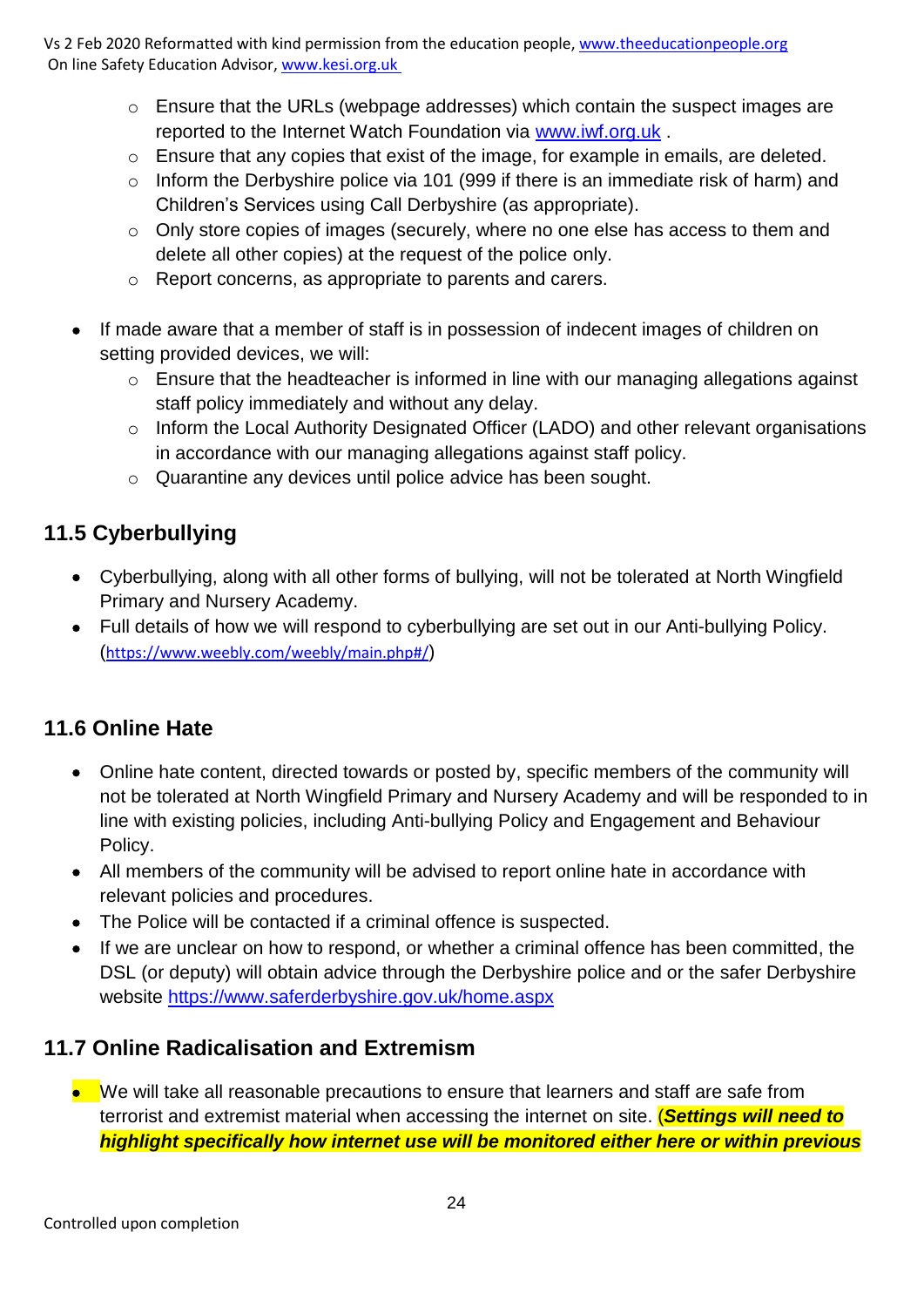#### *sections) (Identify here also if you adopted the current Derbyshire Extremism and Radicalisation Policy)*

- If we are concerned that a child or parent/carer may be at risk of radicalisation online, the DSL (or deputy) will be informed immediately, and action will be taken in line with our child protection policy and Derbyshire prevent pathway which may include a referral into Channel.
- If we are concerned that member of staff may be at risk of radicalisation online, the headteacher will be informed immediately, and action will be taken in line with the child protection and allegations policies.

## **12. Useful Links for Educational Settings**

## **Support and Guidance for Educational Settings**

#### **Derby City & Derbyshire Safeguarding Children Partnership on line procedures DDCSP:**

• **<http://derbyshirescbs.proceduresonline.com/>**

#### **Derbyshire Police:**

• In an emergency (a life is in danger or a crime in progress) dial 999. For other non-urgent enquiries contact Derbyshire Police via 101

## **LADO**

- By referral into [Professional.Allegations@derbyshire.gov.uk](mailto:Professional.Allegations@derbyshire.gov.uk)
- Form found here [http://derbyshirescbs.proceduresonline.com/docs\\_library.html](http://derbyshirescbs.proceduresonline.com/docs_library.html)

#### **Call Derbyshire (Starting Point)**

- Immediate risk of harm phone 01629 533190
- For all other referrals complete an online form [https://www.derbyshire.gov.uk/social](https://www.derbyshire.gov.uk/social-health/children-and-families/support-for-families/starting-point-referral-form/starting-point-request-for-support-form.aspx)[health/children-and-families/support-for-families/starting-point-referral-form/starting-point](https://www.derbyshire.gov.uk/social-health/children-and-families/support-for-families/starting-point-referral-form/starting-point-request-for-support-form.aspx)[request-for-support-form.aspx](https://www.derbyshire.gov.uk/social-health/children-and-families/support-for-families/starting-point-referral-form/starting-point-request-for-support-form.aspx)
- For professional advice phone 10629 535353

## **National Links and Resources for Educational Settings**

- CEOP:
	- o [www.thinkuknow.co.uk](http://www.thinkuknow.co.uk/)
	- o [www.ceop.police.uk](http://www.ceop.police.uk/)
- Childnet: [www.childnet.com](http://www.childnet.com/)
- Internet Matters: [www.internetmatters.org](http://www.internetmatters.org/)
- Internet Watch Foundation (IWF): [www.iwf.org.uk](http://www.iwf.org.uk/)
- Lucy Faithfull Foundation: [www.lucyfaithfull.org](http://www.lucyfaithfull.org/)